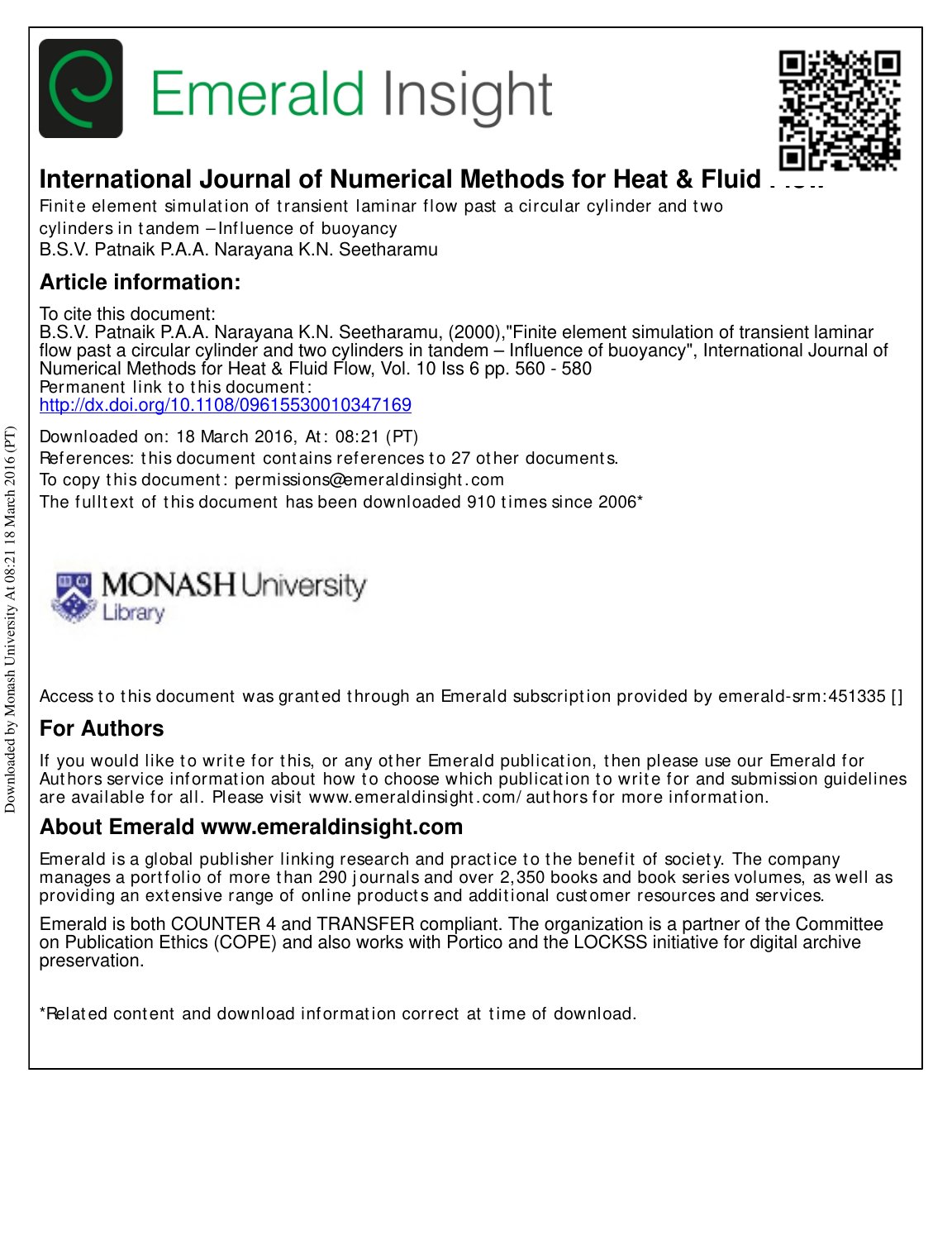

The current issue and full text archive of this journal is available at http://www.emerald-library.com

**HFF** 10,6

560

Received September 1999 Revised May 2000 Accepted May 2000

# Finite element simulation of transient laminar flow past a circular cylinder and two cylinders in tandem Influence of buoyancy

B.S.V. Patnaik Department of Computational Science, NUS, Singapore P.A.A. Narayana Department of Applied Mechanics, IIT, Madras, India, and K.N. Seetharamu Department of Mechanical Engineering, USM, Perak, Malaysia

Keywords Cylinders, Buoyancy, Finite element simulation, Computational fluid dynamics

Abstract Flow past an isolated circular cylinder and two cylinders in tandem is numerically simulated, under the influence of buoyancy aiding and opposing the flow. A modified velocity correction method is employed, which has second order accuracy in both space and time. The influence of buoyancy on the temporal fluid flow patterns is investigated, with respect to streamlines, isotherms and streaklines. Comparisons are made with respect to mean center line velocities, drag coefficients, Strouhal number and streakline patterns. Degeneration of naturally occurring Kármán vortex street into a twin eddy pattern is noticed in the Reynolds number (Re) range of 41-200, under buoyancy aided convection. On the contrary, buoyancy opposed convection could trigger vortex shedding even at a low Re range of 20-40, where only twin eddies are found in the natural wake. Temporal evolution of unsteady eddy patterns is visualized by means of numerical particle release (NPR). Zones of vortex shedding and twin vortices are demarcated on a plot of Richardson number against Strouhal number. Root mean square (RMS) lift coefficients (C<sub>LRMS</sub>) and average drag coefficient ( $\overline{C_d}$ ) are obtained as a function of Richardson number (Ri).

#### Nomenclature

|                                  | = Courant number $U\Delta\tau/\Delta X$            | Pe <sub>c</sub> | $=$ cell Peclet number (U $\Delta$ X/ $\nu$ ) |
|----------------------------------|----------------------------------------------------|-----------------|-----------------------------------------------|
| $\frac{\text{C}}{\text{C}_{d1}}$ | $=$ average drag coefficient of the                | Pr              | = Prandtl number $(\nu/\alpha)$               |
|                                  | upstream cylinder                                  | Re              | = Reynolds number $(U_{\infty}D/\nu)$         |
| $\overline{C}_{d2}$              | $=$ average drag coefficient of the                | Ri              | = Richardson number $(Gr/Re^2)$               |
|                                  | downstream cylinder                                | St              | = Strouhal number $(f_{VS}D/U_{\infty})$      |
|                                  | $C_{L,RMS}$ = root mean square lift coefficient    |                 | $=$ time                                      |
| D                                | $=$ diameter of the circular cylinder              | $T_{PS}$        | $=$ time period of shedding                   |
| $f_{\rm vs}$                     | $=$ vortex shedding frequency                      | 11              | $=$ velocity in the stream wise               |
| Gr                               | = Grashof number $(g\beta\Delta\theta D^3/\nu^2)$  |                 | direction (X-direction)                       |
| p                                | $=$ static pressure                                |                 | $=$ non-dimensional velocity in X-            |
|                                  | $=$ free stream pressure                           |                 | direction (u/ $U_{\infty}$ )                  |
| $_{\rm P}^{\rm p_{\infty}}$      | = non-dimensional pressure $(p/\rho U_{\infty}^2)$ | $U_{\infty}$    | $=$ free stream velocity                      |
|                                  |                                                    |                 |                                               |

International Journal of Numerical Methods for Heat & Fluid Flow, Vol. 10 No. 6, 2000, pp. 560-580.

 $\odot$  MCB University Press, 0961-5539 The authors thank the referees for their invaluable suggestions.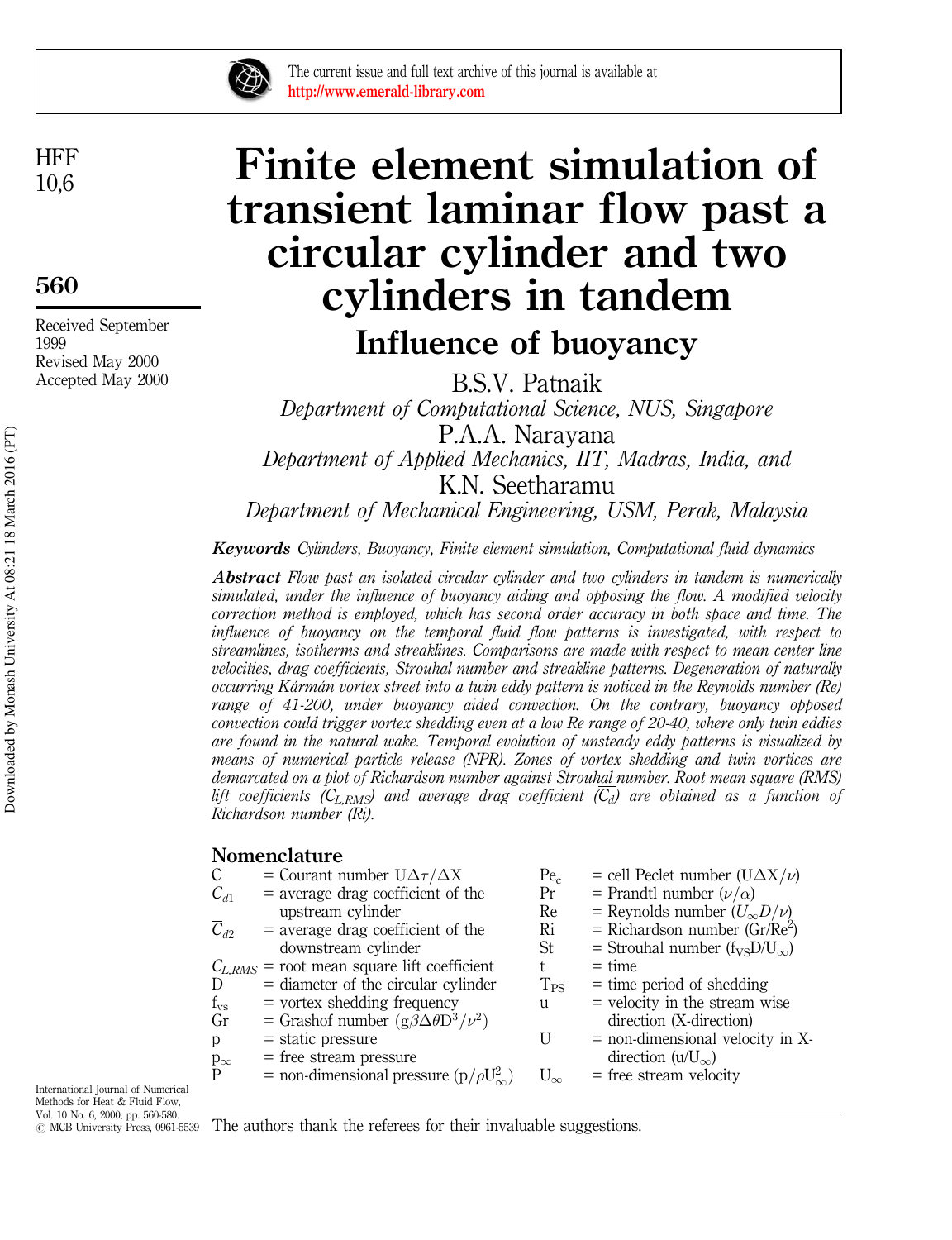| V<br>V                                                                                                       | $=$ velocity transverse to the<br>streamwise direction (Y-direction)<br>$=$ non-dimensional velocity in Y-<br>direction $(v/U_{\infty})$                                                                                                                              | $\tau$<br>$\bigtriangledown$                                                       | $=$ non-dimensional time (t.U(/D)<br>$=$ gradient operator                                                                                                                                                                                                   | Influence of<br>buoyancy |
|--------------------------------------------------------------------------------------------------------------|-----------------------------------------------------------------------------------------------------------------------------------------------------------------------------------------------------------------------------------------------------------------------|------------------------------------------------------------------------------------|--------------------------------------------------------------------------------------------------------------------------------------------------------------------------------------------------------------------------------------------------------------|--------------------------|
| Greek<br>$\alpha$<br>β<br>$\Delta \tau$<br>$\Delta X$<br>$\theta$<br>$\theta_{\infty}$<br>$\boldsymbol{\nu}$ | $=$ thermal diffusivity of the fluid<br>$=$ coefficient of thermal expansion<br>$=$ incremental time step<br>$=$ grid size in X-direction<br>$=$ non-dimensional temperature<br>$=$ non-dimensional temperature of the<br>cylinder surface<br>$=$ kinematic viscosity | Acronyms<br><b>CFD</b><br>FEM<br>NPR.<br>N-S<br>$R-K$<br><b>RMS</b><br><b>SEVP</b> | $=$ computational fluid dynamics<br>$=$ finite element method<br>$MVCM =$ modified velocity correction<br>method<br>$=$ numerical particle release<br>$=$ Navier Stokes<br>$=$ Runge-Kutta<br>$=$ root mean square<br>$=$ stabilized error vector propagator | 561                      |

#### 1. Introduction

The phenomenon of vortex shedding, which bears the name of the celebrated aerodynamicist, Theodre von Kármán, has application to a wide variety of thermal, fluid flow and vibration related problems. The present state of understanding has been enriched by a vast number of experimental, analytical and computational studies. The problem of flow past a circular cylinder has received considerable attention due to its fundamental significance and the wide engineering relevance. Simulating the transient nature of the vortical structures forms an acid test for any numerical algorithm. The background and evolution of literature can be found in Berger and Wille (1972), and more recently in Williamson (1996). Flow past an isolated circular cylinder has applications in the field of constant temperature anemometry, where the sensor wire or film is maintained at a certain temperature above the fluid stream. Knowledge of heat transfer coefficients is certainly invaluable to designers in the development of instruments using wires such as thermo elements and hot wire anemometers (Eckert and Soehngen, 1952).

Vortices that are shed from a single cylinder or two cylinders are severely influenced by the buoyant forces, apart from the viscous and inertial effects. The phenomenon of vortex shedding has implications in applications such as heat exchanger tubes, nuclear reactor fuel rods, cooling towers, chimneystacks, offshore structures, cooling of electronic equipment, etc. All these configurations come under the broad classification of bluff bodies, where a circular cylinder is one of the basic elements. Bluff body wakes are complex as they involve the interaction of three shear layers, viz. boundary layer, separating shear layer and the unsteady wake (Williamson, 1996). A study of the mechanisms associated with laminar flow past a circular cylinder forms the first step towards understanding the vastly more complicated phenomenon of turbulence (Eaton, 1987).

Flow past tube bundles is a logical extension of cylinders in tandem and transverse arrangements. There exists a dynamic interaction between the shed vortices in the wake and the circular configuration. Hence, the resultant wake behavior is entirely different from that behind an isolated circular cylinder. Also, the Reynolds numbers associated with these flows is very high. However,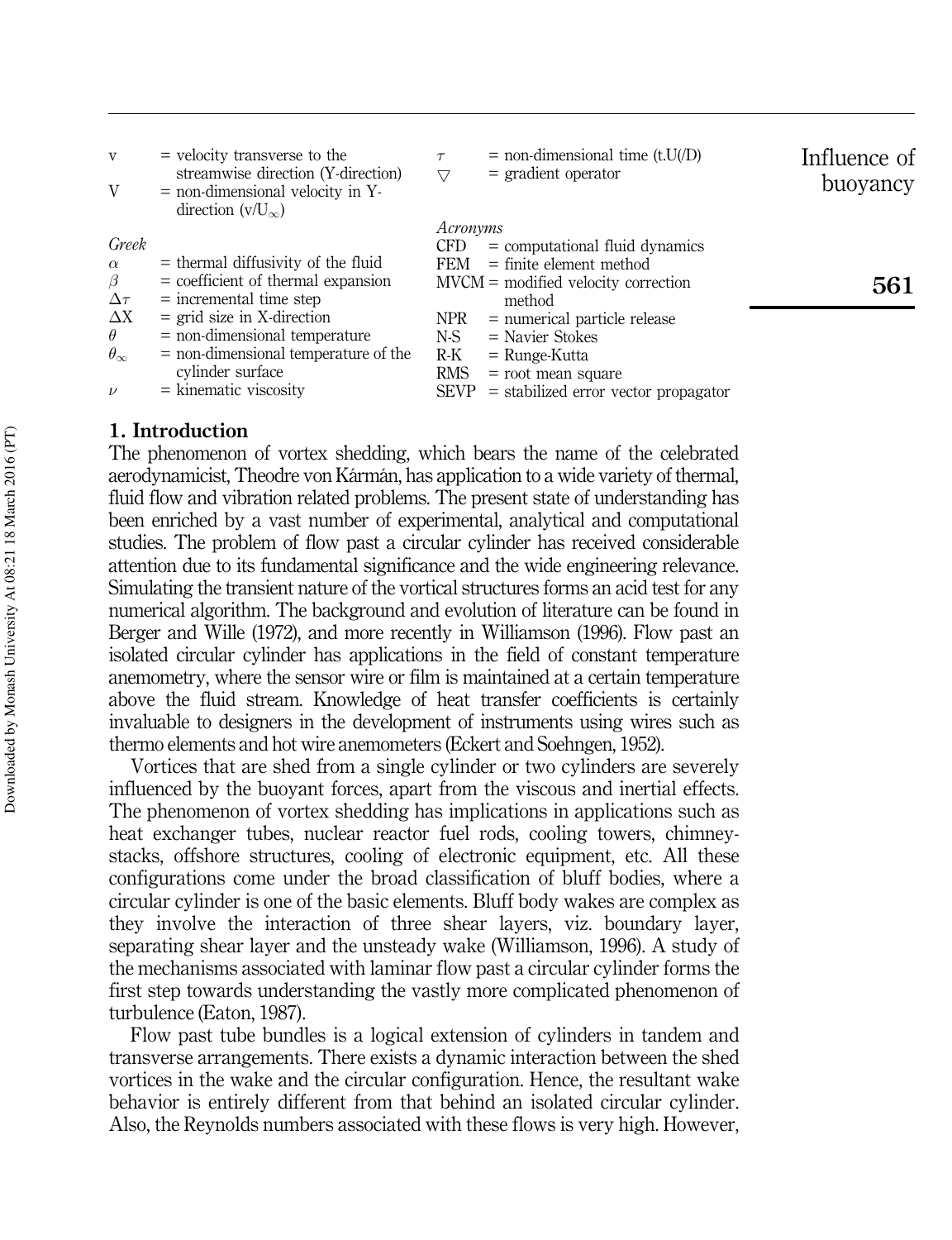a scaled down version of this more complicated tube bundle problem is that of flow past two cylinders in tandem. Though most of the practical applications fall in the Reynolds number (Re) range of  $10^3$  to  $10^5$ , the low Re range (20 to 200) assumes significance owing to its ease in computability. Numerical simulation of flow and forces for high Re range has not been achieved due to lack of a good turbulence model which can accurately simulate the wake and the turbulent vortex street (Slaouti and Stansby, 1992). Classical experiments of Slaouti and Gerrard (1981) have pointed out that some aspects of large-scale wake behavior associated with vortex shedding are similar in the low Re range (i.e. 100 to 200) and in the high Re range ( $10^3$  to  $10^5$ ). For two cylinders in tandem, Igarashi (1982) has shown the effect of eddy mechanics on the longitudinal spacing between the cylinders. Zdrakovich (1977) and Ohya et al. (1989) have given excellent reviews on the wake interference effects.

Chang and Sa (1990) have applied a finite difference based stabilized error vector propagator (SEVP) scheme to study the vortex shedding mechanisms in the near wake of a heated/cooled single circular cylinder. Hatanaka and Kawahara (1995) have obtained the critical value of Grashof number, when the flow changes from a periodic to a twin vortex pattern for  $Re = 100$ , under the influence of buoyancy aided convection. Vortex shedding behind a circular cylinder was numerically simulated by a velocity correction method in Patnaik et al. (1996), with a focus on the analysis of near wake mechanisms. However, from the existing literature, it is not known if the phenomenon of vortex shedding could be triggered in the low Re range of 20 to 40, where the natural wake contains only twin vortices. Also, investigations have not reported how an additional force due to buoyancy is likely to influence the vortex structure of two cylinders in tandem. Further, to gain a better insight into the associated fluid flow characteristics, an analysis of the temporally evolving wake pattern assumes significance. Unsteady external flows with transients should receive greater attention in convective heat transfer due to the increasingly greater use of automatic control devices in the high performance heat exchanger industry (Shah, 1981). Hence, an accurate regulation of the fluid flow, its more precise evaluation, and an understanding of the thermal transients will have far reaching ramifications in the evolution of new designs. The present study is an attempt to address these issues by solving full Navier-Stokes equations with a modified velocity correction algorithm. Numerical particle release (NPR) technique is incorporated, which assists in the better visualization of the temporally evolving simulated wake patterns.

#### 2. Mathematical formulation

#### 2.1 Governing equations

The governing partial differential equations are mass, momentum and energy conservation, applicable for two-dimensions. The flow is assumed to be twodimensional, laminar, incompressible and Boussinesq approximated. These equations, in their non-dimensional form, can be written as:

**HFF** 10,6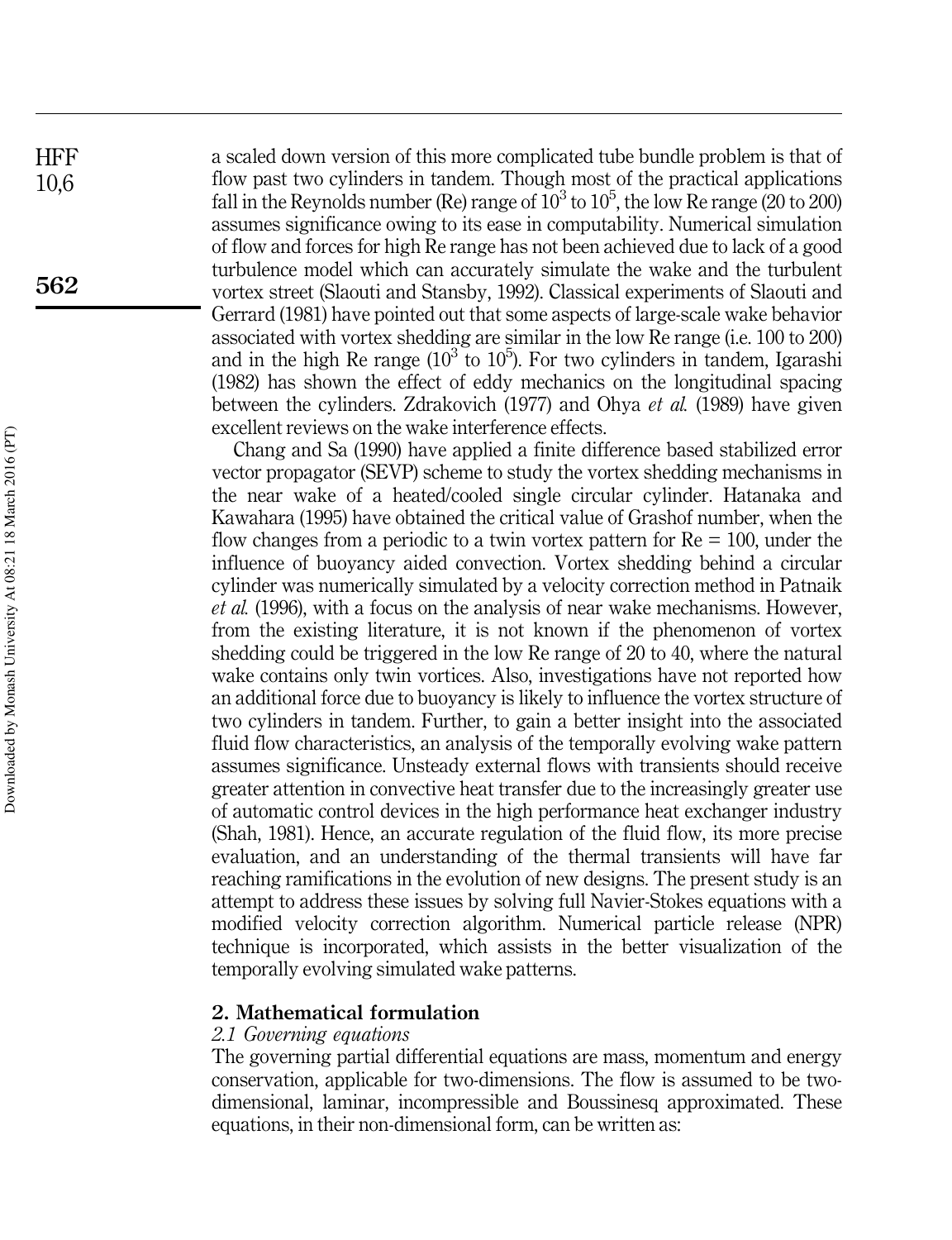$$
\frac{\partial U}{\partial X} + \frac{\partial V}{\partial Y} = 0;
$$
 Influence of buoyancy

563

$$
\frac{\partial U}{\partial \tau} + U \frac{\partial U}{\partial X} + V \frac{\partial U}{\partial Y} = -\frac{\partial P}{\partial X} + \frac{1}{Re} \left( \frac{\partial^2 U}{\partial X^2} + \frac{\partial^2 U}{\partial Y^2} \right) + Ri\theta; \tag{2}
$$

$$
\frac{\partial V}{\partial \tau} + U \frac{\partial V}{\partial X} + V \frac{\partial V}{\partial Y} = -\frac{\partial P}{\partial Y} + \frac{1}{Re} \left( \frac{\partial^2 V}{\partial X^2} + \frac{\partial^2 V}{\partial Y^2} \right);
$$
(3)

$$
\frac{\partial \theta}{\partial \tau} + U \frac{\partial \theta}{\partial X} + V \frac{\partial \theta}{\partial Y} = \frac{1}{\text{Re} \Pr} \left( \frac{\partial^2 \theta}{\partial X^2} + \frac{\partial^2 \theta}{\partial Y^2} \right).
$$
 (4)

where:

$$
X = x/D ; Y = y/D ; U = u/U_{\infty} ; V = v/U_{\infty} ; \tau = tU_{\infty}/D ; P = p/\rho U_{\infty}^{2}.
$$
 (5)

Here, D is the cylinder diameter, with  $U_{\infty}$  and  $P_{\infty}$  referring to the free stream velocity and pressure, respectively.

Unlike reality, only a finite computational domain can be employed in numerical simulations. Hence, it is important to locate the in-flow, far-field and out-flow boundaries sufficiently far away from the system under investigation such that the boundary conditions do not introduce significant undesirable effects. As regards the boundary conditions applied over the computational fluid flow domain, in-flow and far-field boundaries were specified with a free stream velocity (U =  $U_{\infty} = 1.0$ ; V = 0.0). No-slip, no-suction, no-blowing (U = V  $= 0.0$ ) is enforced on the cylinder surface(s). The downstream exit boundary is located at 30D, which does not influence the vortices formed in the near wake of the cylinder. Out-flow boundary conditions are natural ones that arise in the context of the finite element method applied to the Navier-Stokes equations. The following homogeneous Neumann boundary conditions are applied at the out-flow boundary,

$$
-P + \frac{1}{Re} \frac{\partial U}{\partial X} = 0.0; \quad \frac{1}{Re} \frac{\partial V}{\partial Y} = 0.0.
$$

These boundary conditions were implemented in a weak fashion rather than in a point-wise manner. Non-dimensional temperature  $(\theta_{\infty})$  for the freestream is imposed as 0.0, while that on the cylinder surface  $(\theta_c)$  is 1.0. However, for the sake of clarity and simplicity in computations, heating or cooling of the cylinder surface is taken care of only by the directional influence of the buoyant forces, which is included in the X-momentum equation. Richardson number (Ri  $=$  Gr/Re<sup>2</sup>; Gr refers to the Grashof number, and Re to the Reynolds number) is positive or negative, depending on whether the cylinder is heated or cooled. There exists a coupling between the momentum and energy equations, which necessitates their simultaneous solution. The influence of a buoyant force,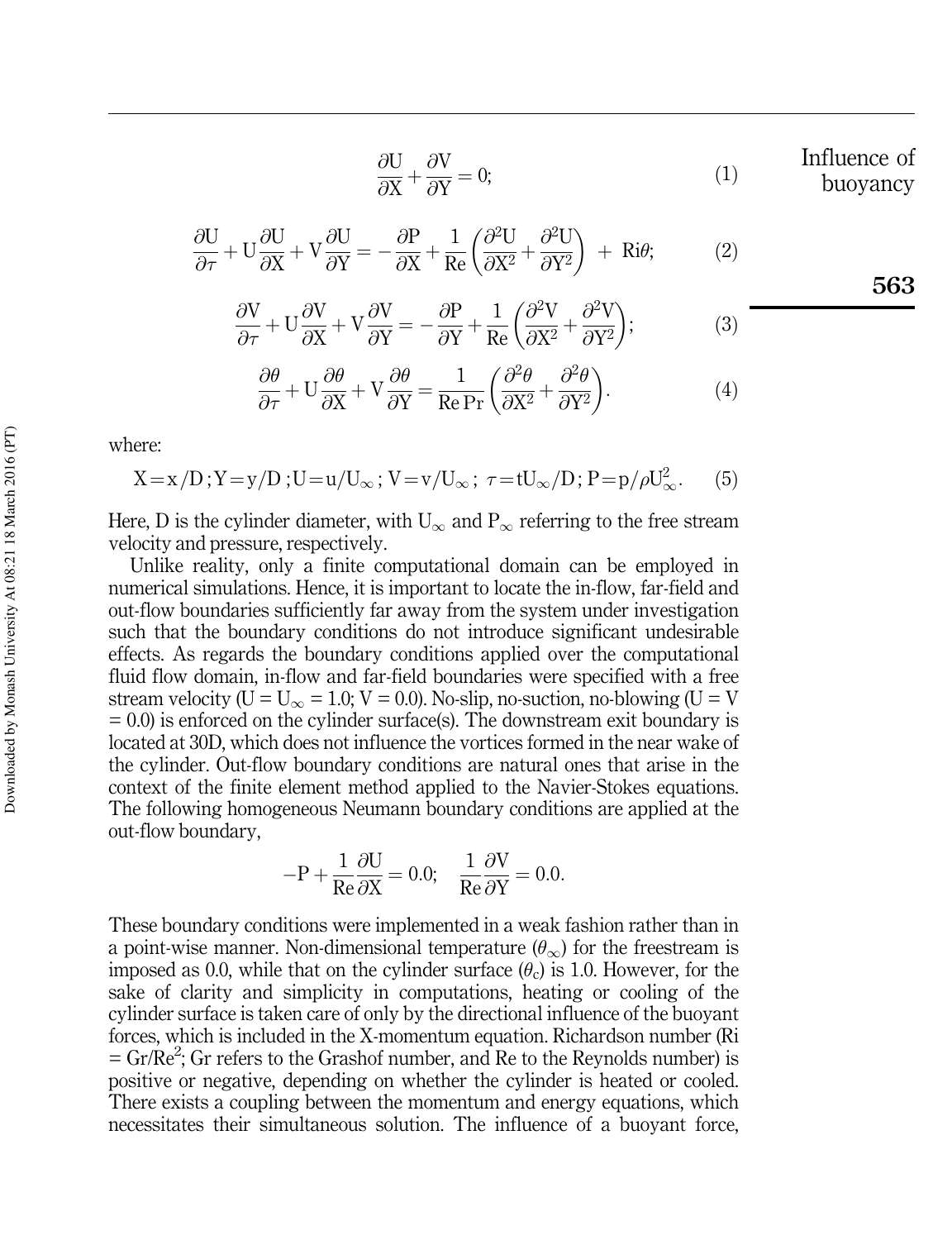**HFF** 10,6 either aiding or opposing the flow direction, is investigated. The three Reynolds numbers employed in the present study are 40, 100 and 200. The fluid flow simulations are carried out, within the Boussinesq approximation range of  $\mathrm{Ri} =$  $-1.0$  to  $+1.0$ .

#### 2.2 Numerical approach

The algorithm employed in the present study is a modified velocity correction method (MVCM) of Ren and Utnes (1993), which is essentially an extension of the popular projection scheme of Chorin (1968), proposed in the finite difference context. This was extended to finite elements by Donea *et al.* (1982). Here, the time integration is based on Runge-Kutta (R-K) mid-point procedure, which is second order accurate. Spatial discretization is performed by the finite element based Galerkin weighted residual formulation with linear triangular elements. Discretization of the fluid flow domain is performed by a simple and popular iso-parametric mapping procedure of Zienkiewicz and Phillips (1971). Grid fineness is carefully achieved such that a fine mesh results in regions such as no-slip and wake, in order to resolve the gradients better. Furthermore, a powerful automatic renumbering scheme of Collins (1973) is incorporated, which greatly reduces storage space and computing time.

The underlying philosophy behind the scheme can be explained as follows. To start with, pressure terms of the momentum equations are ignored and the fictitious velocities are obtained. Of course, these velocity values will not satisfy the continuity equation. A correction is applied to the velocities after solving the pressure Poisson equation. Consequently, the energy equation is solved to obtain the temperatures. Thus, an iterative scheme is set up. The present investigation employs a Galerkin weighted residual formulation, which essentially employs shape functions as the weighting functions. The finite element shape functions are available in Fletcher (1984) and Segarlind (1984). Detailed formulation is available in Patnaik (1998).

#### 2.3 Numerical aspects

In time marching schemes, time step  $(\Delta \tau)$  governs the stability of the algorithm. Here, the value of the time step depends on the choice of the mesh size and the velocity distribution at that instant in time. In the present scheme, stability of the algorithm is governed by the advection-diffusion term in the equation for the velocity prediction phase. Thus, the time step  $(\Delta \tau)$  is obtained by:

$$
C < \left\langle \frac{Pe_c}{2 + Pe_c} \right\rangle,
$$

where Courant number (C) = U.  $\Delta \tau / \Delta X$  and the cell Peclet number (Pe<sub>c</sub>) = U. $\Delta X/\nu$ . Here,  $\Delta \tau$  and  $\Delta X$  refer to the minimum time step and grid spacing in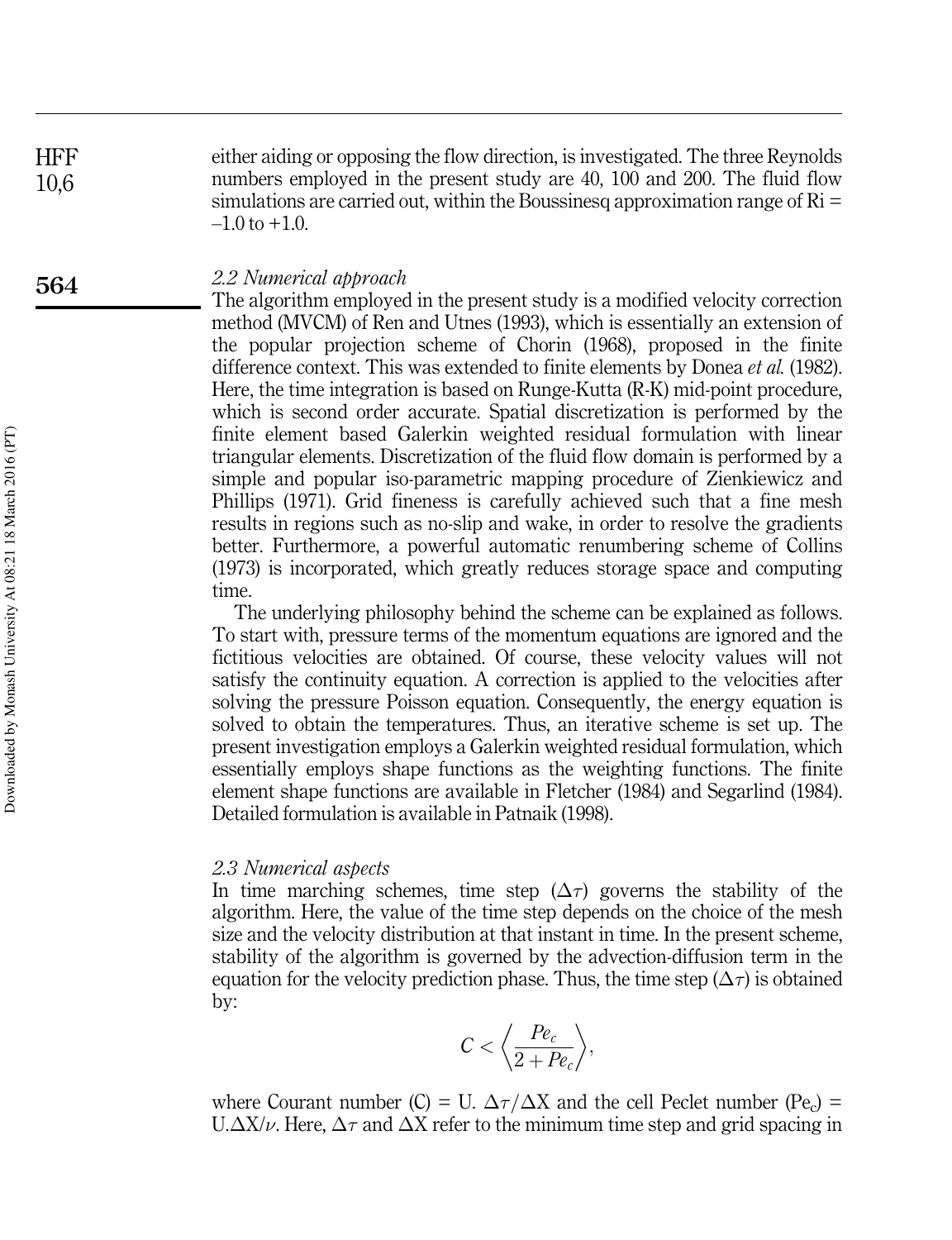the X-direction, respectively, while " $\nu$ " refers to the kinematic viscosity of the fluid. Reduction in the incremental error between two successive iterations is taken as the criterion for convergence. As the present simulation procedure leads to a steady periodic solution, the iterative process ceases after obtaining about 25 to 30 vortex shedding cycles.

An assessment of the accuracy of the numerical simulation procedure is, of course, of fundamental importance. It is essential to confirm that the numerical simulation constitutes the desirable representation of the governing partial differential equations. To this end, three types of grid densities have been chosen to check for the self-consistency of the present study. The discretization process involves a certain amount of error, which can be systematically reduced by a series of grid refinements. The grids chosen are:

- (a) 1,464 nodes; 2,872 elements;
- (b) 2,124 nodes; 4,298 elements;
- (c) 2,568 nodes; 5,476 elements.

The results showed a maximum difference of about 4-6 percent in Strouhal numbers and average drag coefficients between (a) and (b) type grids, while the variation between (b) and (c) type grids was about 2-3 percent. In the light of this observation, (b) type mesh density was found to give sufficient accuracy with modest computational time, and hence selected for the simulation study.

#### 3. Results and discussion

#### 3.1 Single circular cylinder

Simulation of complex, temporally evolving fluid flow patterns behind a circular cylinder is a challenging task. Validation of the numerical scheme is an important part of any CFD study. To start with, the computational algorithm is used to describe the near wake at early instants in time, which is also known in the literature as the impulsive start. Centerline velocities when the evolution of fluid flow reaches a non-dimensional time  $(\tau)$  equal to 3.0, are given in Figure 1, which represent the downstream near wake. Experimental results of Bourd and Coutanceau (1980) and numerical simulations of Chilukuri (1987) are also presented. Here, the wake region immediately behind the circular cylinder has a region of reverse flow.

3.1.1 Streamlines. An understanding of the temporal evolution of the instantaneous fluid flow patterns associated with the flow past a circular cylinder has a bearing on the overall analysis. A sequence of streamline patterns are depicted in Figure 2, for  $Re = 40$  and  $Ri = -1.0$ . The flow is symmetrical and resembles potential flow character (Figure 2a). With progress in time, flow separation occurs at around  $\tau = 4$  (Figure 2b) and two small stationary eddies are formed in the downstream wake region. These eddies are fed by circulation from the shear layers and grow in size, with time. For  $\tau = 9$ , the two attached, symmetrical eddies of opposite circulation (Figure 2c) can be noticed. They grow further in size, along and across the stream, and result in a Influence of buoyancy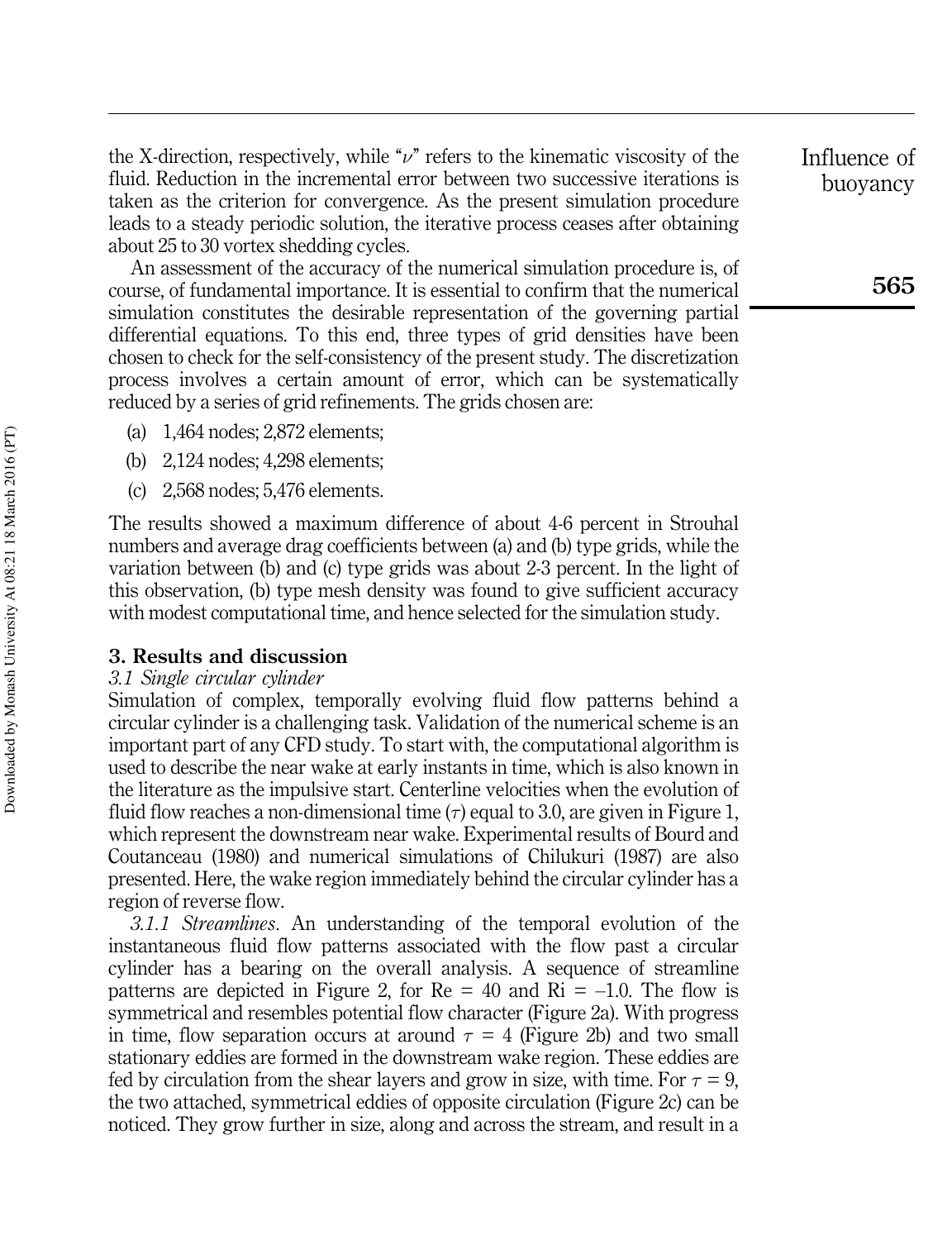

wake, which is much wider and longer, as against what is generally perceived for natural shedding. However, after reaching sufficient concentration, further supply of circulation from the shear layers (to the growing eddies) is cut off. Buoyancy also causes this initial pair of eddies to move forward, and into the far wake (Figure 2d), without any symmetry breaking bifurcation. However, another pair of eddies is in the process of formation (Figure 2e) in the near wake. Here, the absence of sinuous nature of the flow, in the far downstream, should be particularly noticed. With further progress in time, a steady periodic pattern is established with a serpentine motion and a definite periodicity. The eddy formation and its washing away into the wake can be seen in Figure 2(f). The numerical flow visuals depicted in Figures 2(g) and 2(h) are at a half vortex shedding cycle apart. Thus, from the temporally evolved patterns, it can be observed that, for  $Re = 40$  and  $Ri = -1.0$ , vortex shedding is triggered, unlike the existence of twin eddies in a natural wake for  $\text{Ri} = 0.0$ .

3.1.2 Isotherms. An isotherm is a constant temperature contour, and hence manifests the movement of heat flow at a specific instant of time. Thermal boundary layer growth starts symmetrically from the forward stagnation point and becomes thicker towards the aft. Beyond the point of boundary layer separation, the region of influence (due to the cylinder surface) is a function of Richardson number. The temporal evolution of isotherms is depicted in Figure 3 for  $Re = 40$  and  $Ri = -1.0$ . Here, the isotherms also exhibit a periodic movement, depicting the oscillatory nature of the wake region. In these sequence of plots, the evolution of the twin standing eddies into a vortex roll-up process is well represented. Further, it should be pointed out that  $\tau = 105$  and  $\tau$  = 110, which are at half vortex shedding cycle apart, represent the corresponding isotherms (Figures 3d and 3e), against the streamline patterns in Figures 2(g) and 2(h). On the upstream side, the distribution is regular and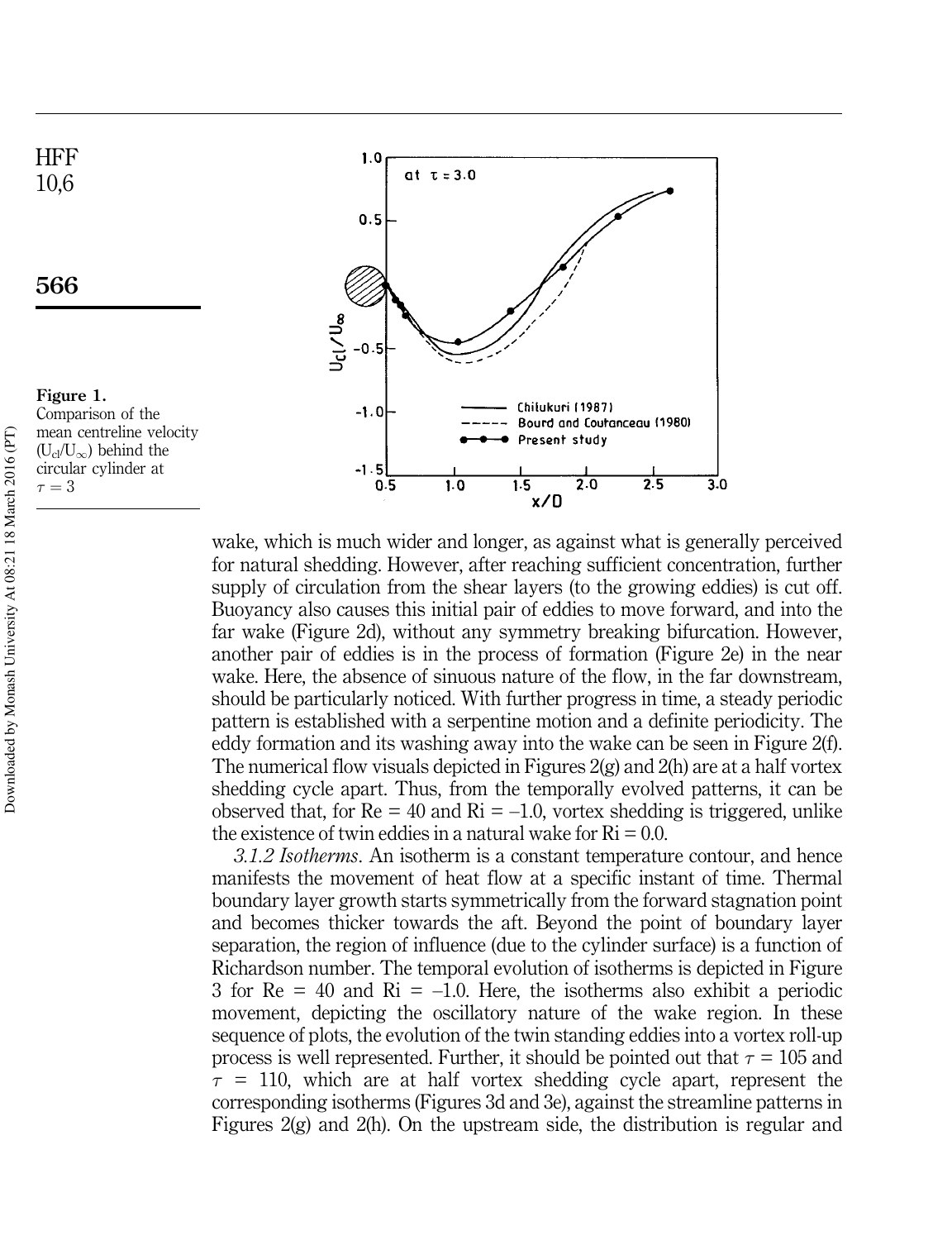

Influence of buoyancy

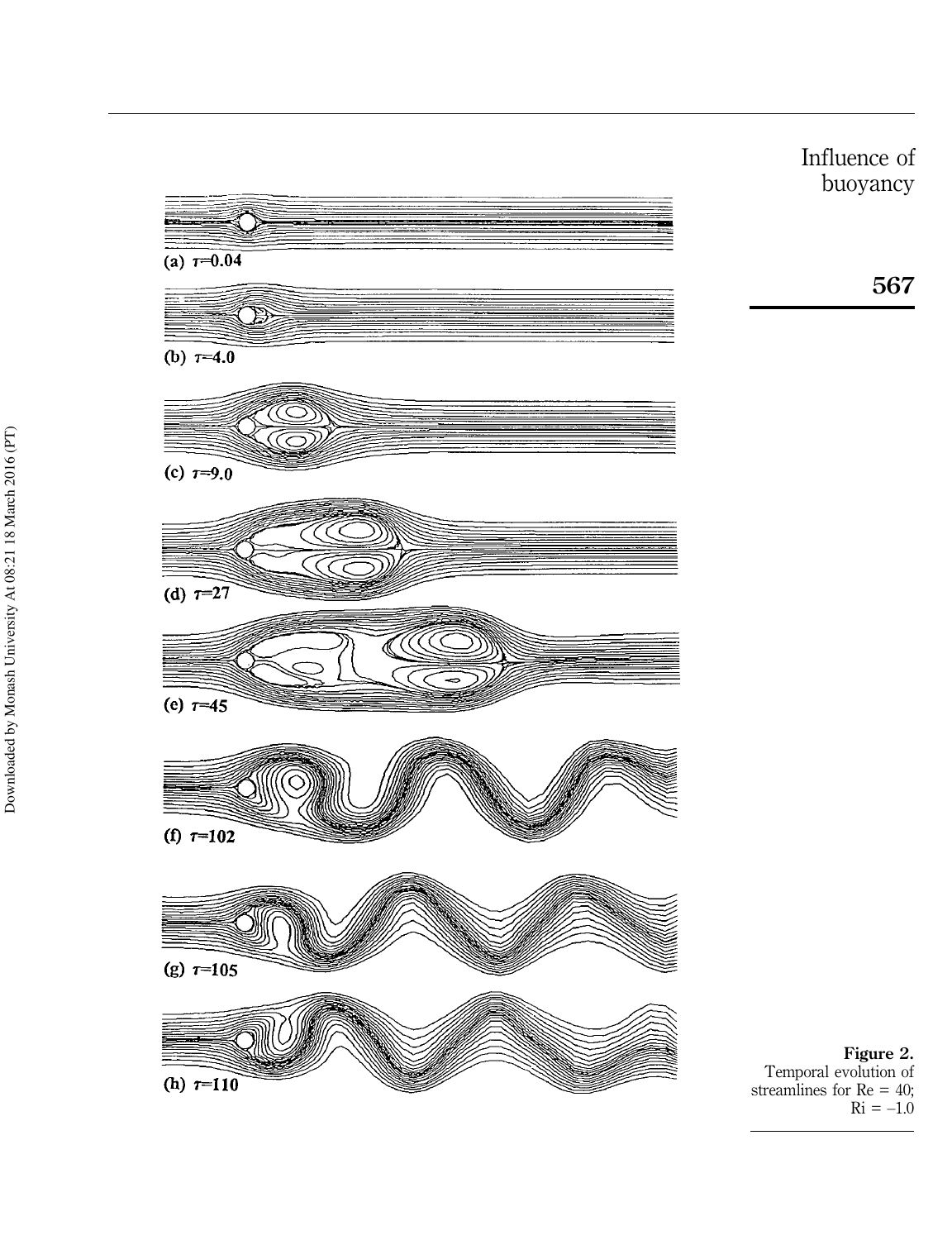

packed, while in the downstream the influence of vortex shedding on the isothermal patterns can be clearly perceived from the migration of heat flow lines.

3.1.3 Streaklines. Streamlines and isotherms have a limited capability to truly represent the spatio-temporal history of the wake. A sequence of instantaneous plots is essential to understand the unsteady nature of the flow. Owing to this, a simple methodology is proposed and implemented to obtain the streaklines. Experimental flow visualization techniques typically employ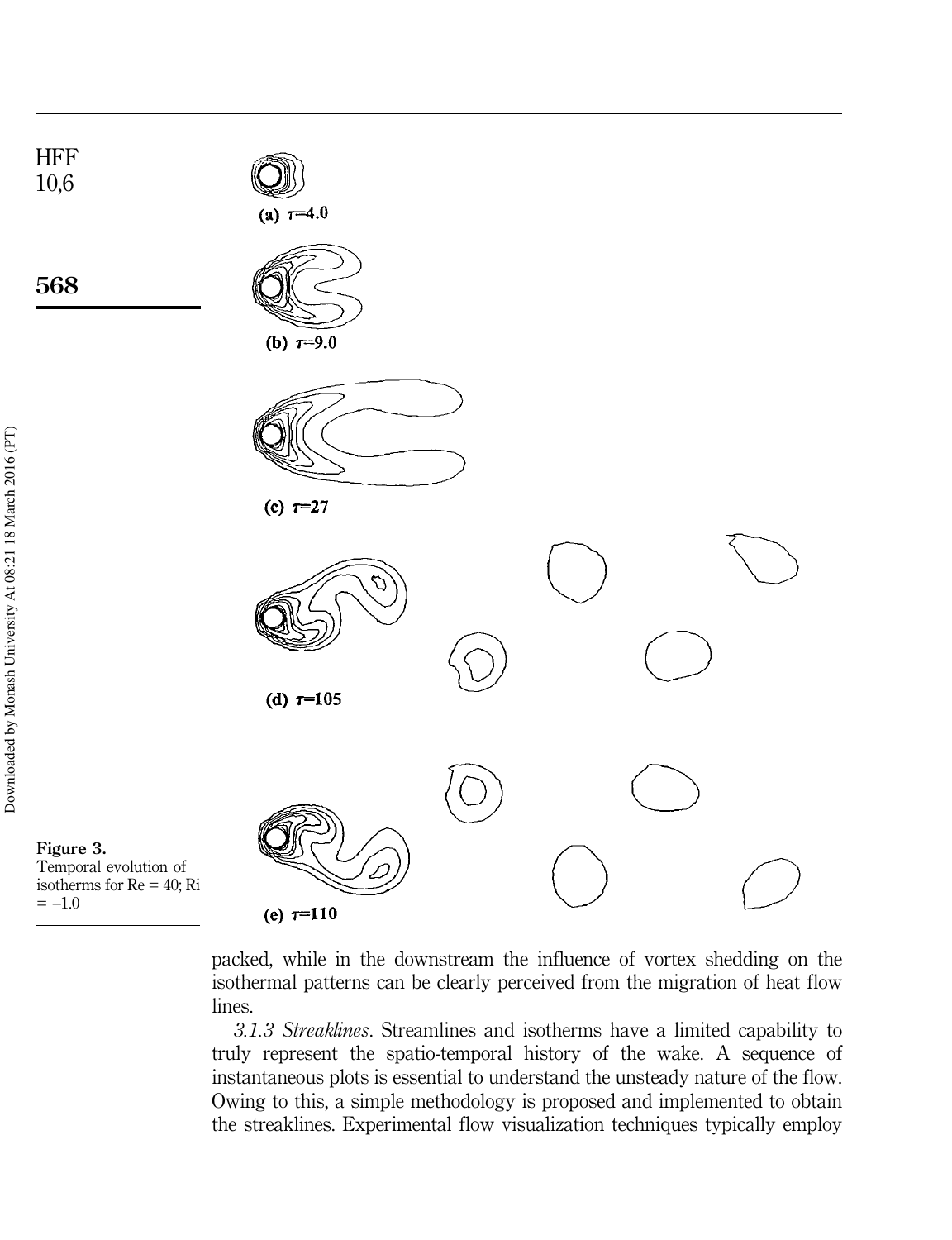various physical tracers, such as hydrogen bubbles, tufts, oil films, smoke particles, dye, etc. (Visualized Flow, 1988). The present investigation closely emulates this tracer technique and employs numerical particle release (NPR). The problem of tracer getting diffused with the main flow is a common sight in an experimental visualization, while NPR is devoid of such an undesirable interaction with the main flow.

Streakline visuals are obtained by the simultaneous release of particles from about 15 to 20 distinct and suitably chosen locations. Particles are released at regular intervals over a specific period of time, until they represent a qualitative streakline picture, depicting the wake structure. The bookkeeping strategy is a node based elemental connectivity, which was highly beneficial in the reduction of search time. The novel element of the present approach is that of a simple search philosophy. This comprises the following steps:

- (1) Search for the new location of the released particle within the same element in which it was released.
- (2) Search the immediate neighbors of the element.
- (3) Its further neighbors and so on . . . This novel search reduction strategy saves an enormous amount of computing time.

However, the particle will cease to exist once it crosses the out-flow boundary.

A typical streakline pattern obtained by NPR is shown in Figure 4, depicting the structure of the wake for a natural shedding case against an experimental visualization from Visualized Flow (1988). In their experiments, the Kármán vortex street behind a circular cylinder was realized by means of an electrolytic precipitation and the white curves are streaklines. The vortex pattern associated with natural shedding is very well represented in the numerical prediction against the experimental visual. The distinct feature is the gradual roll-up of the shear layers at crests and troughs and also the fact that there is a mutual connection between the shed eddies through a trail streakline, which essentially originates in the near wake. By means of a number of instantaneous streamlines and experimental flow visuals, Perry *et al.* (1982) have shown that every shed eddy is ultimately interconnected to every other eddy by its own ``umbilical cord'' or ``thread''.

An analysis of the wake zone aerodynamics reveals that the influence of buoyancy is diametrically different under "aided" and "opposed" convection. When the direction of buoyancy opposes the flow, velocity in the wake region is reduced. Its consequence are:

- . separation points move towards the upstream;
- . strength of the shear layer increases;
- . eddy roll-up process gets more activated.

A detailed temporal sequence of the streakline patterns under the influence of buoyancy opposed convection is presented in Figure 5, for  $Re = 40$  and  $Ri = -$ 1.0. Figure 5(a) represents the initial locations of particles for the generation of Influence of buoyancy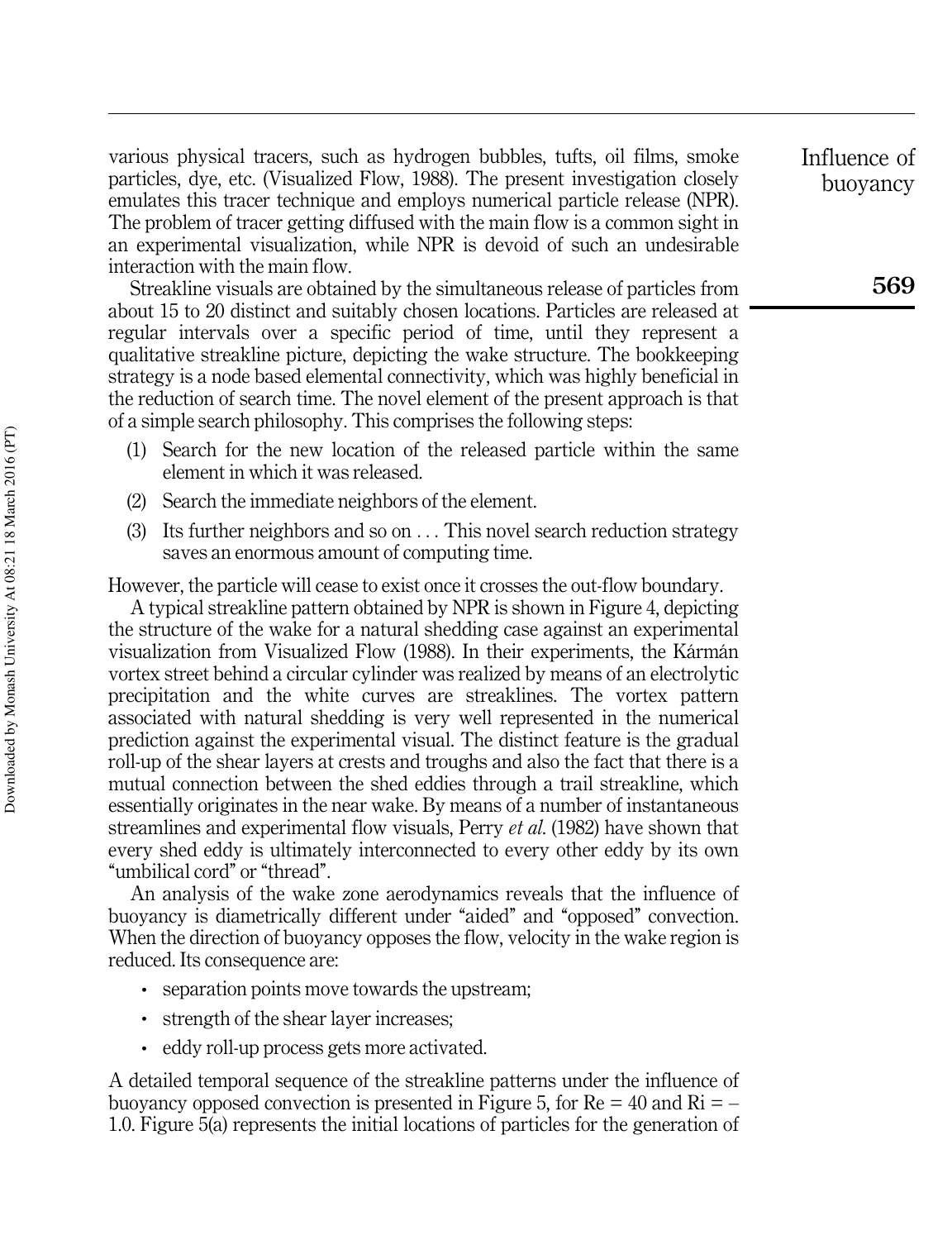

(a) Experimental visual (Visualized Flow, 1988)



Figure 4. Comparison of streakline patterns with an experimental visual

(b) Numerical visual by NPR

streaklines. The evolution of vortex shedding process is captured and the movement of these eddy conglomerations into the downstream can be observed in Figures 5(b) to 5(d). The undulating nature of eddies during the evolution process should be particularly noticed. A fully evolved version of the streakline plot is shown in Figure 5(d).

3.1.4 Strouhal number. The wavy and sinuous nature of the downstream wake region could be noticed from the streamlines, streaklines and isotherms. These undulations of this serpentine motion are measured by Strouhal number  $(St) = f_{vs}D/U_{\infty}$ . Where  $f_{vs}$  is the vortex shedding frequency, D is the diameter of the circular cylinder, and  $U_{\infty}$  refers to freestream velocity. In Figure 6, Strouhal number is plotted as a function of both Reynolds and Richardson numbers. While heating accelerates the boundary layer formed on the cylinder surface and hastens the vortex shedding process, cooling impedes the rate of eddy rollup. Beyond a certain value of Richardson number only twin vortices are seen instead of a vortex street. This was observed experimentally by Noto and Matsumoto (1985), and the process is known as the "breakdown of the Kármán vortex street''. The numerical flow visuals of Hatanaka and Kawahara (1995) have established that, for a Reynolds number of 100, the vortex shedding process ceases at  $\text{Ri} = +0.125$ . The corresponding value obtained in the present

**HFF** 10,6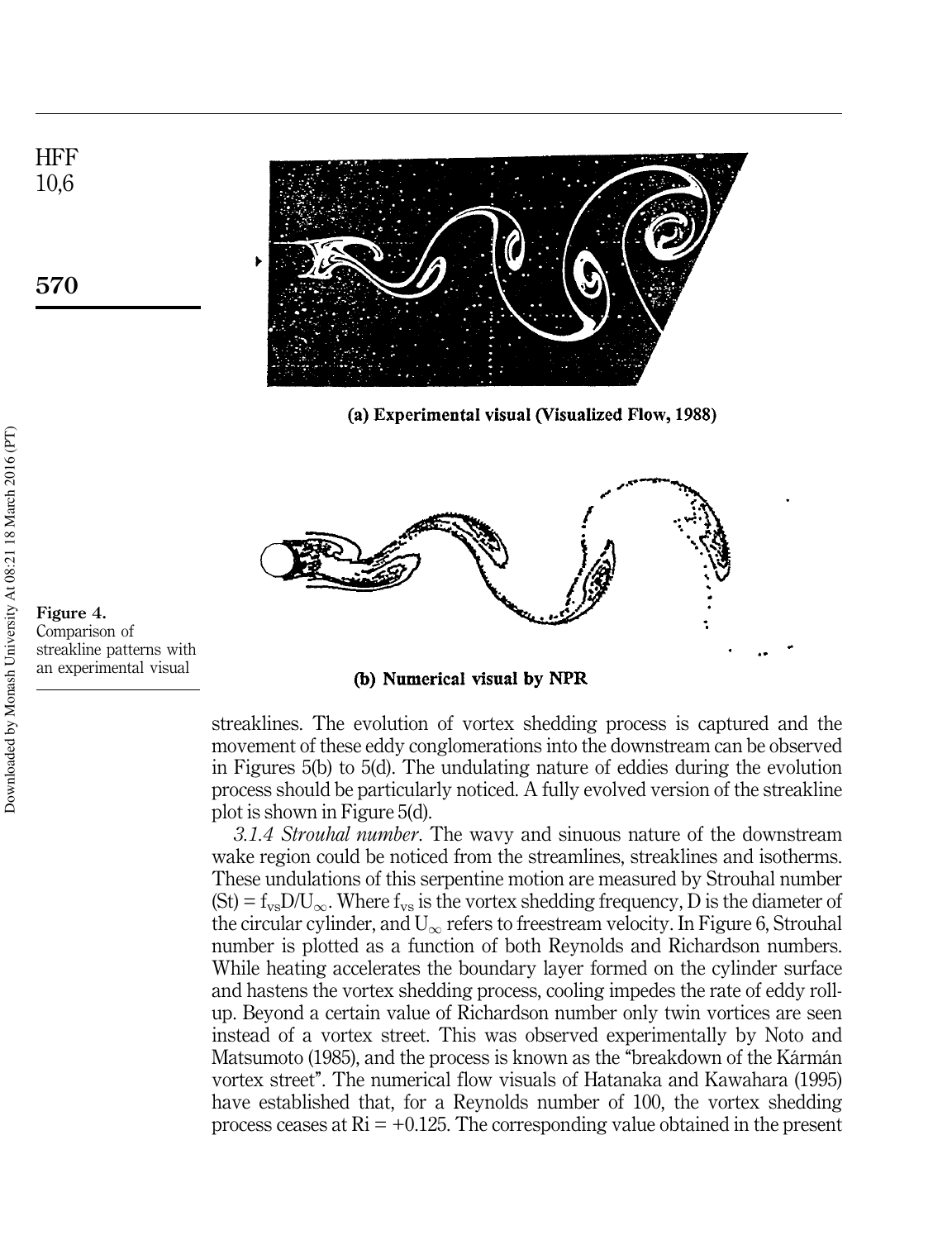



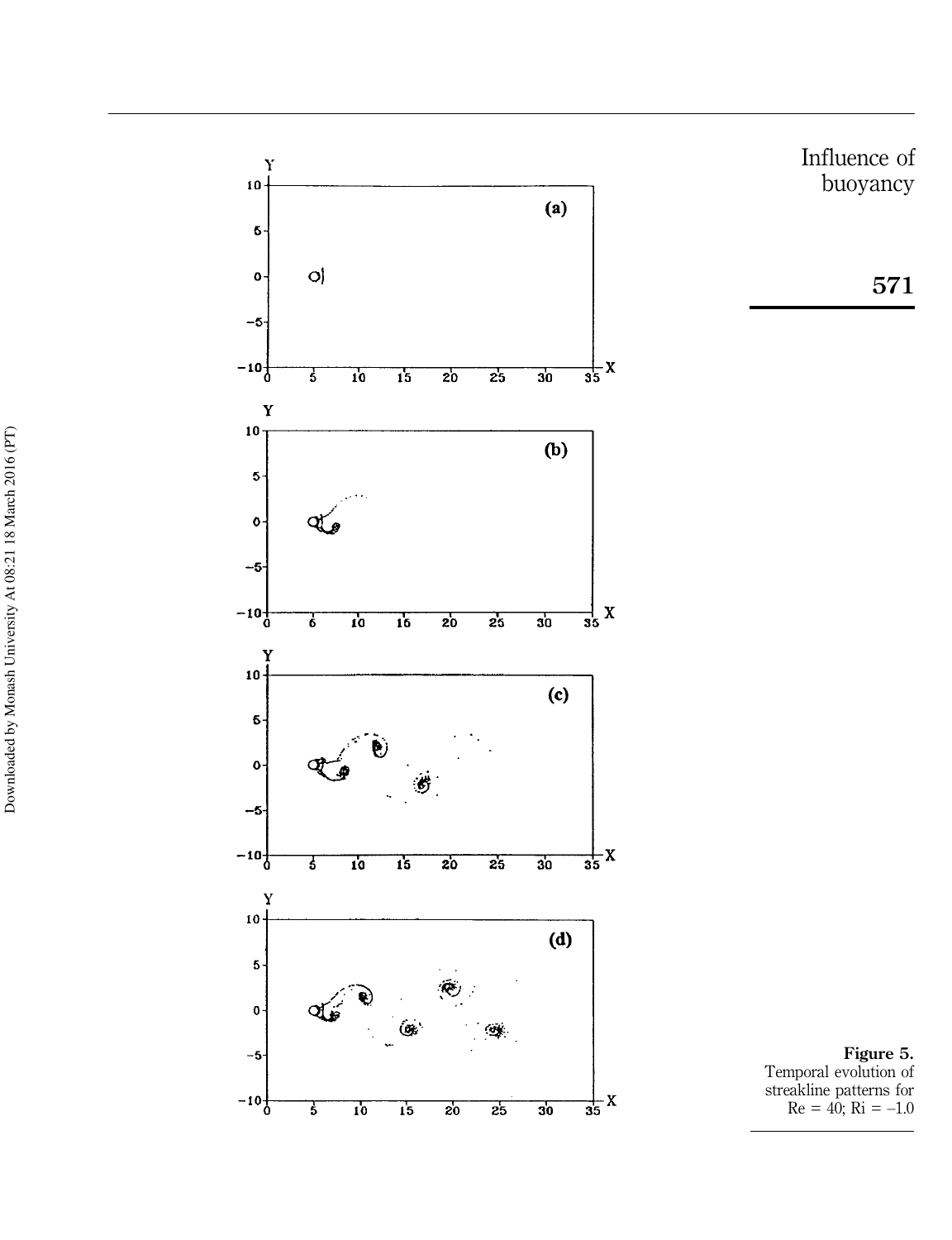

investigation is  $\text{Ri} = +0.12$ , which is in good conformity with the earlier investigation. The two zones due to vortex shedding and twin eddies are clearly demarcated in Figure 6. This demarcation is a typical case of Hopf bifurcation, where in a steady state solution branches off into a periodic phenomenon. It implies that all branches of steady state and periodic solutions meet along the boundary dividing the two zones. While a steady state solution exists, towards the right of the boundary (twin vortex zone), it is marked by a periodic phenomenon on the left (vortex shedding zone).

Ri

#### 3.2 Two cylinders in tandem

3.2.1 Numerical flow visuals. In this section, results pertaining to the flow past two cylinders in tandem at twice the diametrical pitch are presented. Two quasi-periodic eddies are formed in the gap region between the cylinders (Zdrakovich, 1977). In the absence of a buoyant force, the downstream wake region of the second cylinder is marked by the formation and shedding of vortices, over the Re range of 41 to 200. However, only a pair of symmetrical attached stationary eddies are normally present, between Re = 20 to 40 (pure forced convection). The aim of the present section is to study the influence of buoyancy aided or opposed convection on these shed eddies.

Streamlines are shown in Figure 7 for Richardson numbers in the range of  $-1.0$  to  $+1.0$ , after attaining either steady or steady periodic states. Vortex shedding can be prominently seen from the upstream cylinder, with a wide wake in the downstream for  $\text{Ri} = -1.0$  (Figure 7a). An intense fluid dynamical activity should be particularly noticed in the gap region between the cylinders. On the contrary, vortex shedding is totally suppressed under buoyancy driven convection, from both the cylinders for  $\mathrm{Ri} = +1.0$  (Figure 7f), while it persists even at  $\text{Ri} = +0.10$  (Figure 7d). Isotherms, presented in Figure 8, are crowded on the upstream half of the first cylinder, indicating a high radial heat flux. The distribution is regular and packed on the upstream and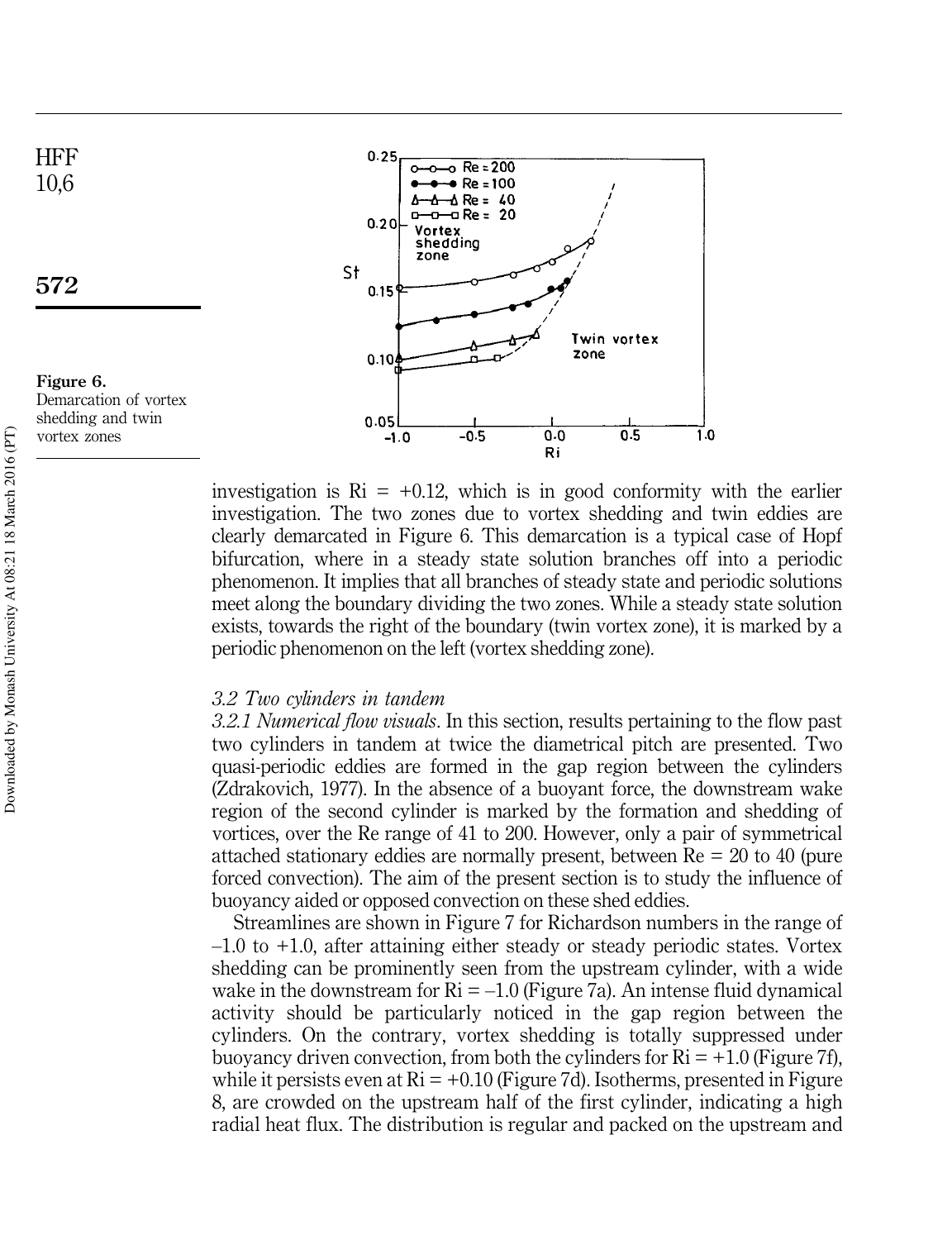

is independent of the fluid flow patterns in the gap region or the downstream. A higher diffusion of heat flow can be observed for buoyancy opposed convection, while the zone of influence is smaller for aided convection cases. NPR is employed to obtain the wake structures, as depicted in Figure 9. Here, vortex shedding activity is intense for  $\text{Ri} = -0.5$  (Figure 9a), while the vortex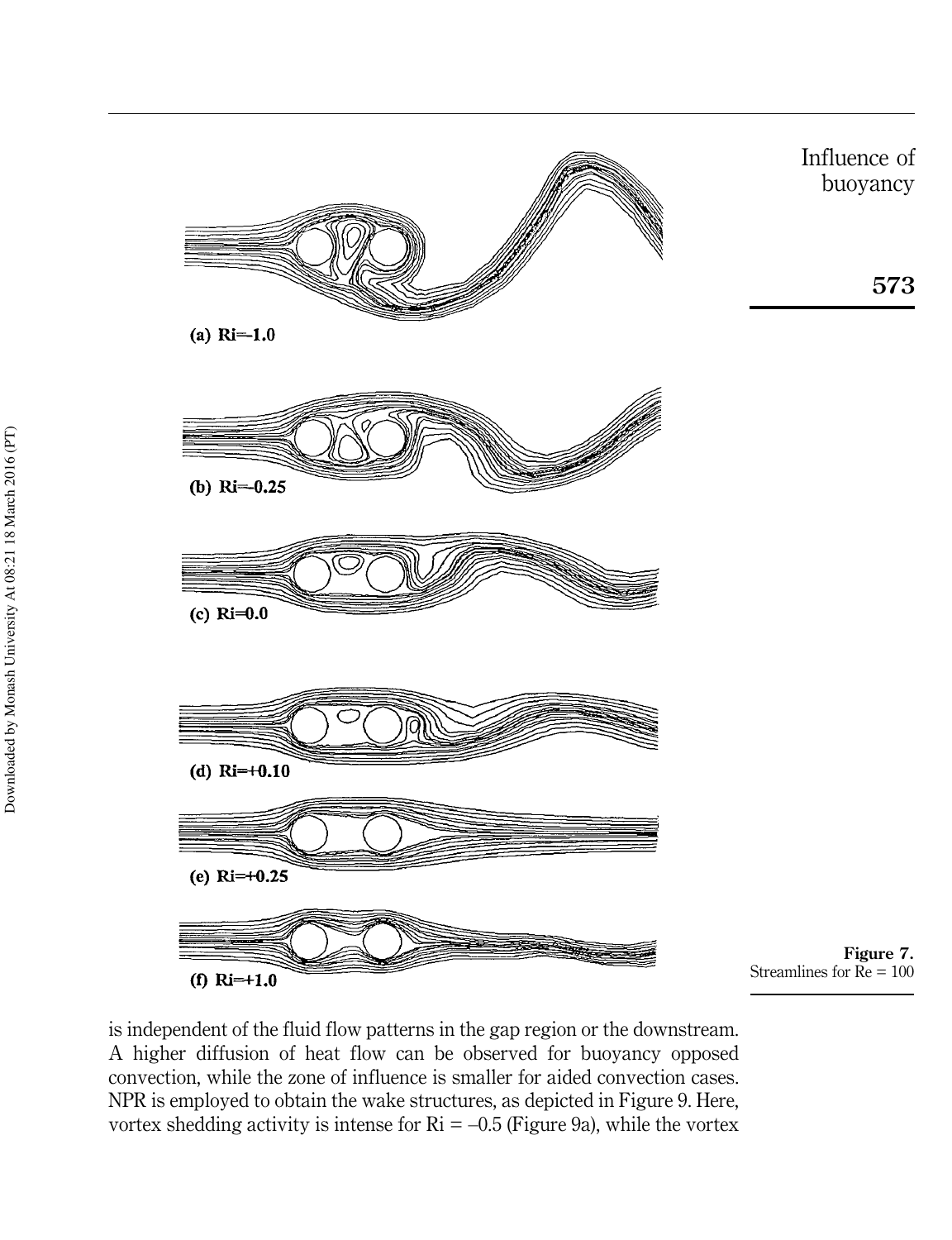

street is totally suppressed for  $\text{Ri} = +0.50$  (Figure 9c). The connection between eddies can be noticed for  $\text{Ri} = 0.0$  (Figure 9b) by means of a trail streakline.

3.2.2 Lift and drag. Shear and pressure contributions are integrated to obtain the temporal lift and drag histories. Drag coefficient values are averaged over ten vortex shedding cycles to obtain the values of  $C_{d1}$  and  $C_{d2}$ . RMS values are deduced from the temporal lift coefficient fluctuations. A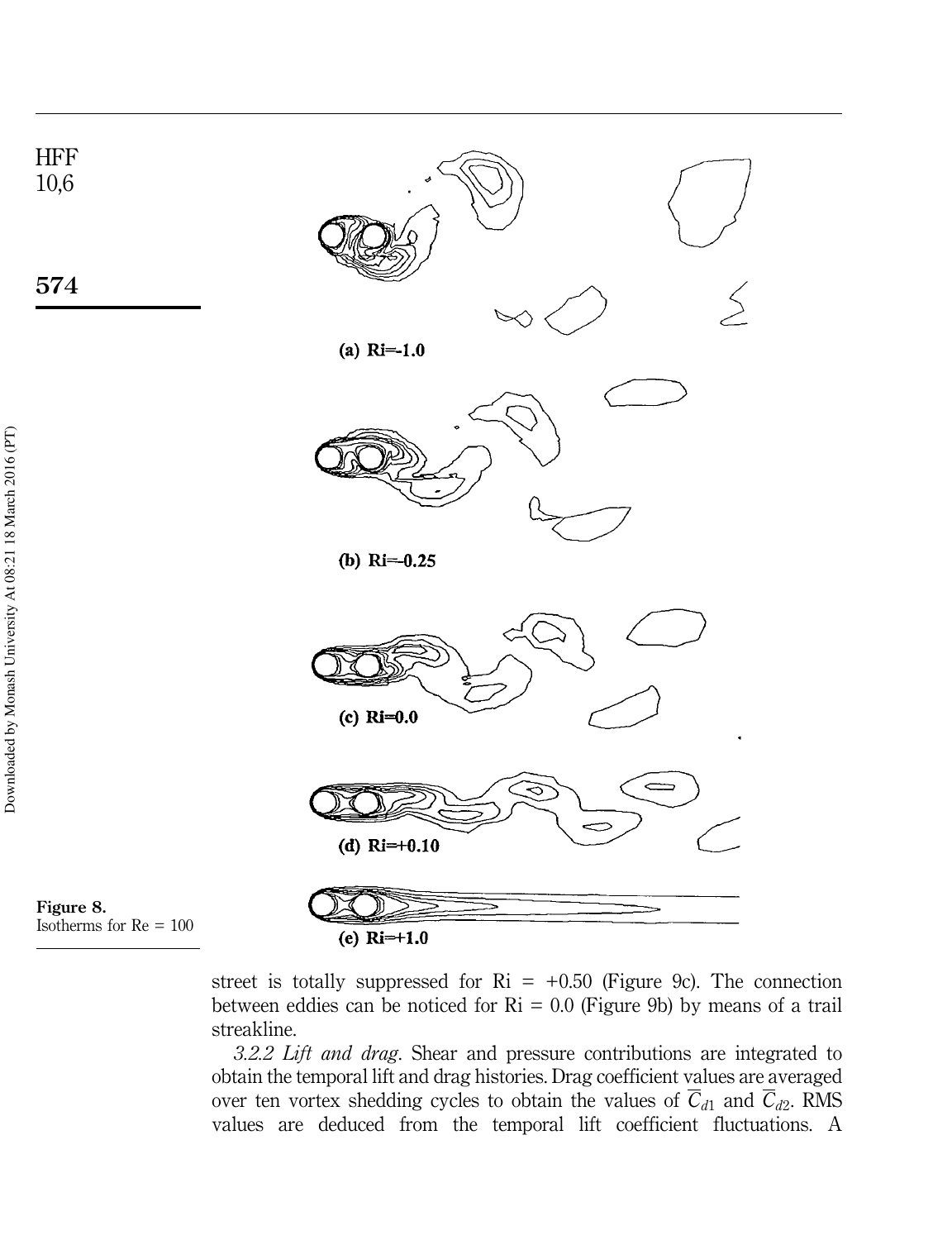

comparison of drag coefficients is given in Table I for  $\mathrm{Ri} = 0.0$ . The agreement is reasonable for the upstream cylinder, while the variation is large for the downstream cylinder. Drag coefficient of the upstream cylinder has a value almost equal to the flow past an isolated circular cylinder. The resistance offered by the rear cylinder decreases, as it is submerged in the wake of the upstream cylinder. This wake shading influence partially justifies the lack of unanimity between the two numerical simulations, with respect to the downstream cylinder drag. Further, Stansby and Slaouti (1993) have pointed out variations in the prediction of forces among various numerical schemes, in connection with flow past an isolated circular cylinder.

| Reference                                   | Upstream cylinder                 | Downstream cylinder              | Table I.                                                                     |
|---------------------------------------------|-----------------------------------|----------------------------------|------------------------------------------------------------------------------|
| Slaouti and Stansby (1992)<br>Present study | $0.89 \pm 0.05$<br>$1.138 + 0.05$ | $-0.21 + 0.15$<br>$-0.05 + 0.03$ | Comparison of average<br>drag coefficient<br>$(C_{d1}, C_{d2})$ for Re = 200 |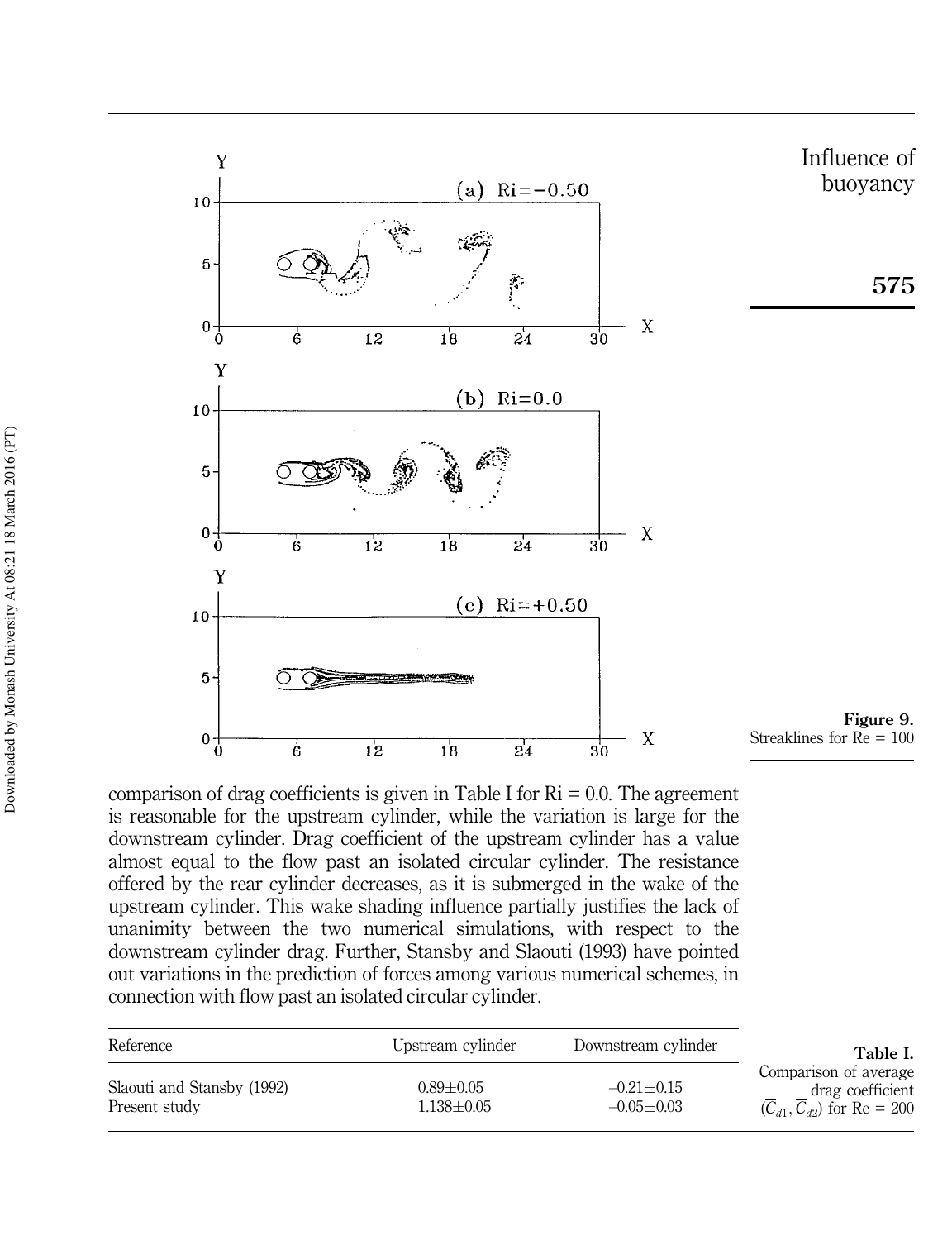Average drag coefficient as a function of Richardson number is presented in Figure 10. Owing to heating (i.e. under buoyancy aided convection), for  $Re = 40$ ,  $C_{d1}$  increases with increases in Ri, but remains almost flat for Re = 100 and 200. This dichotomy may be attributed to the following. For  $Re = 40$ , under pure forced convection (i.e.  $\text{Ri} = 0.0$ ), two standing eddies are formed behind both the cylinders. When the flow is aided with buoyancy, separation points move towards the aft. For  $Re = 40$ , drag contribution due to skin friction increases substantially, while savings due to pressure drop decrease marginally. The sum of these two components, which comprises the total drag, increases. On the contrary, for  $Re = 100$  and 200, eddy roll-up process persists in the wake region under pure forced convection. The points of separation shift towards the downstream and upstream side of the cylinder under buoyancy driven and opposed convection respectively. In the latter case, there is a wide wake, which causes the drag coefficient value to increase substantially for the upstream cylinder. However, the overall trends for the downstream cylinder drag  $(C_{d2})$ have shown similarity for Re = 40, 100 and 200. Here, due either to heating or to cooling, average values of  $\overline{C}_{d2}$  have increased, in comparison with pure forced convection.

RMS lift coefficient values plotted in Figure 11 have shown a similar trend for both the cylinders. Owing to vortex shedding, periodic lift forces are induced, which is essentially dictated by the wake zone aerodynamics. From the temporal lift coefficients, time period of vortex shedding  $(T_{PS})$  is obtained.



Figure 10. Variation of average drag coefficiency against Richardson number (Ri) (a) upstream cyclinder (b) downstream cylinder

**HFF** 10,6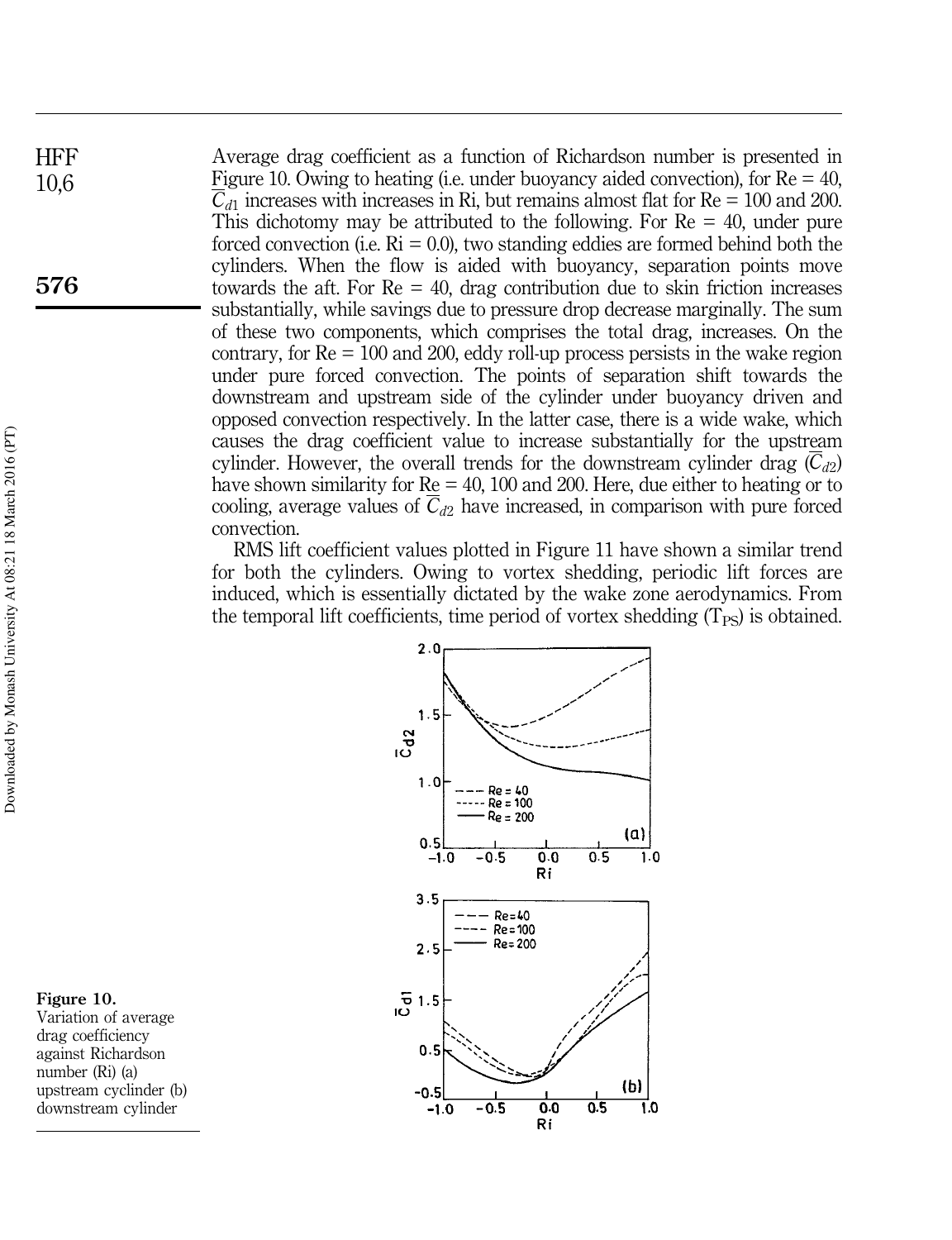

Vortex shedding frequency  $(f_{VS})$  and hence Strouhal number (St) are deduced from this. Table II presents a comparison of Strouhal number against the results of Slaouti and Stansby (1992) for  $\mathrm{Ri} = 0.0$ . Figure 12 is a plot of Richardson number against Strouhal number. Beyond a certain value of Ri, vortex shedding degenerates into two standing eddies, marking the breakdown of the Kármán vortex street. As can be observed, this value of Ri is different for both the upstream and downstream cylinders. The two zones, viz. due to vortex shedding and twin vortices, are demarcated separately for both cylinders.

#### 4. Summary and conclusions

The influence of "buoyancy" aided or opposed convection on the flow past a circular cylinder and two cylinders in tandem is numerically investigated. A modified velocity correction procedure with Runge-Kutta (R-K) time integration, and an FEM based Galerkin weighted residual formulation are employed for the simulation. Temporal evolution of the wake patterns is simulated by means of streamlines, isotherms and streaklines. The structure of

| Reference                                   | Upstream cylinder | Downstream cylinder |                                                                   |
|---------------------------------------------|-------------------|---------------------|-------------------------------------------------------------------|
| Slaouti and Stansby (1992)<br>Present study | 0.13<br>0.137     | 0.13<br>0.137       | Table II.<br>Comparison of Strouhal<br>number (St) for $Re = 200$ |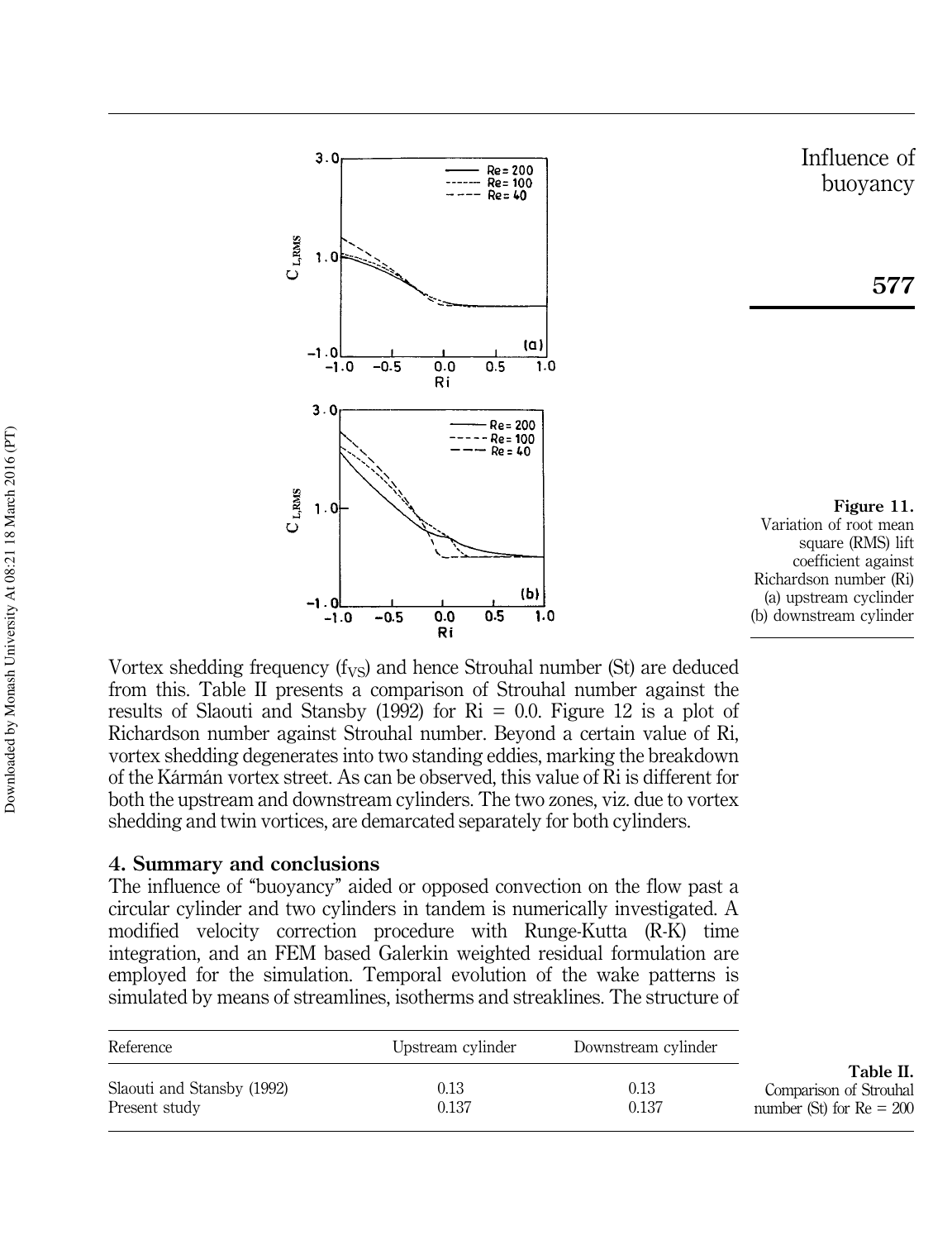

578



Figure 12. Variation of Strouhal number (St) against Richardson number (Ri) (a) upstream cylinder (b) downstream cylinder

the wake is visualized as revealed by the method of numerical particle releases (NPR). Some conclusions of the present study can be outlined as follows:

- . For an isolated circular cylinder, buoyancy opposed convection could trigger the twin vortices naturally formed in the wake region into a "Kármán vortex street" over an Re range of 20 to 40.
- . Eddy roll-up process, which exists due to natural shedding over an Re range of 41 to 200, is weakened due to buoyancy aided convection. Here, the dynamic vortices degenerate into twin vortices beyond a certain critical value of Richardson number.
- . Zones of vortex shedding and twin eddies are demarcated for flow past a circular cylinder and two cylinders in tandem. Branches of steady state and periodic solutions meet along this boundary, dividing the two zones.
- . For two cylinders in tandem, average drag and RMS lift coefficients are presented as a function of Richardson number.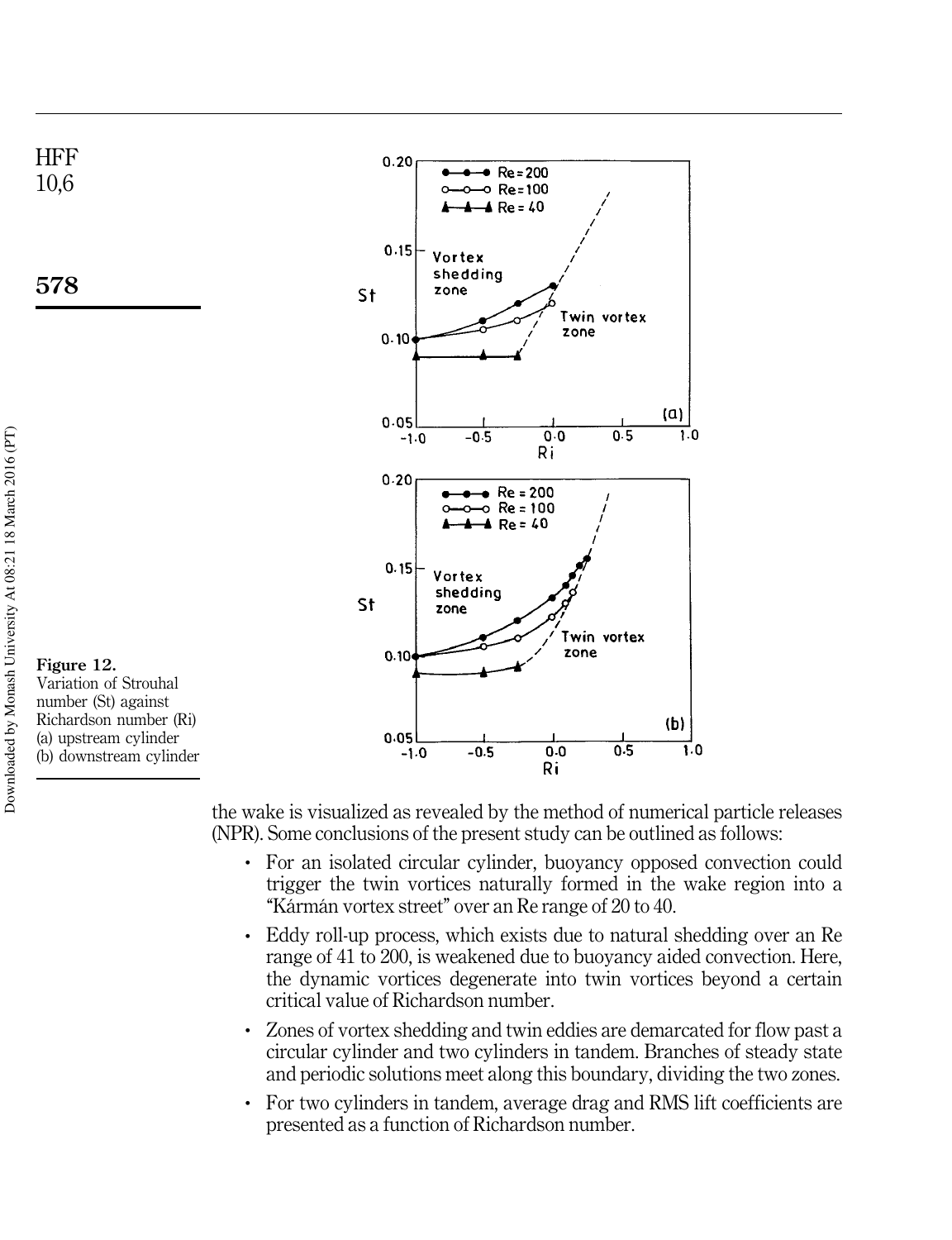|             | Berger, E. and Wille, R. (1972), "On bluff body wakes", <i>Annual Reviews of Fluid Mechanics</i> , Vol. 4, |
|-------------|------------------------------------------------------------------------------------------------------------|
| pp. 313-52. |                                                                                                            |

- Bourd, R. and Coutanceau, M. (1980), "The early stage of development of wake behind an impulsively started circular cylinder for  $40 < Re < 10^{4}$ , Journal of Fluid Mechanics, Vol. 101 No. 3, pp. 583-607.
- Chang, K.S. and Sa, J.Y. (1990), "The effect of buoyancy on vortex shedding in the near wake of a circular cylinder'', Journal of Fluid Mechanics, Vol. 220, pp. 253-60.
- Chorin, A.J. (1968), "Numerical simulation of Navier-Stokes equations", *Mathematics of Computations*, Vol. 22, pp. 745-62.
- Collins, R.J. (1973), "Band width reduction by automatic renumbering", *International Journal for* Numerical Methods in Engineering, Vol. 6, pp. 345-56.
- Chilukuri, R. (1987), "Incompressible laminar flow past a transversely vibrating cylinder", Transactions of ASME Journal of Fluids Engineering, Vol. 109, pp. 166-71.
- Donea, J., Ginliani, S., Laval, H. and Quartapele (1982), "Finite element solution of unsteady Navier-Stokes equations by fractional step method", Computer Methods in Applied Mechanics and Engineering, Vol. 30, pp. 53-73.
- Eaton, B.E. (1987), "Analysis of laminar vortex shedding behind a circular cylinder by computeraided flow visualization'', Journal of Fluid Mechanics, Vol. 180, pp. 117-45.
- Eckert, E.R.G. and Soehngen, E. (1952), "Distribution of heat transfer coefficient around circular cylinders in cross-flow at Reynolds numbers from 20 to 500", *Transactions of ASME* Journal of Heat Transfer, Vol. 101, pp. 343-7.
- Fletcher, C.A.J. (1984), Computational Galerkin Methods, Springer-Verlag, New York, NY.
- Hatanaka, K. and Kawahara, M. (1995), "Numerical study of vortex shedding around a heated/ cooled circular cylinder by the three-step Taylor-Galerkin method'', International Journal for Numerical Methods in Fluids, Vol. 21, pp. 857-67.
- Igarashi, T. (1981), "Characteristics of the flow around two circular cylinders arranged in tandem-bulletin'', JSME, Vol. 24 No. 188, pp. 323-31.
- Noto, K. and Matsumoto, M. (1985), ``A breakdown of the Karman vortex street due to the natural convection'', Flow Visualization, Vol. 3, p. 348.
- Ohya, Y., Okajima, A. and Hayashi, M. (1989), "Wake interference and vortex shedding", in Cheremisinoff, N.P. (Ed.), Encyclopedia of Fluid Mechanics, Chapter 10, Vol. 8 on ``Aerodynamics and compressible flows'', Gulf Publishing company, Houston, TX, pp. 323-89.
- Patnaik, B.S.V. (1998), "Finite element analysis of flow past a circular cylinder and two cylinders in tandem: influence of vibration, buoyancy'', PhD thesis, IIT, Madras, India.
- Patnaik, B.S.V.P., Seetharamu, K.N. and Narayana, P.A.A. (1996), "Simulation of laminar confined flow past a circular cylinder with integral wake splitter involving heat transfer'', International Journal of Numerical Methods for Heat and Fluid Flow, Vol. 6 No. 4, pp. 65-81.
- Perry, A.E., Chong, M.S. and Lim, T.T. (1982), "The vortex shedding process behind twodimensional bluff bodies", *J. Fluid Mech.*, Vol. 116, pp. 77-90.
- Ren, G. and Utnes, T. (1993), "A finite element solution of the time-dependent incompressible Navier-Stokes equations using a modified velocity correction method'', International Journal for Numerical Methods in Fluids, Vol. 17, pp. 349-64.
- Segarlind, L.J. (1984), *Applied Finite Element Analysis*, John Wiley, New York, NY.
- Shah, R.K. (1981), "Transient response of heat exchangers", in Kakac, S., Bergles, A.E. and Mayinger, F. (Eds), Heat Exchangers, Thermal Hydraulic Design, HemiSphere Publishing Corporation, Washington, DC, pp. 915-53.

579

Influence of buoyancy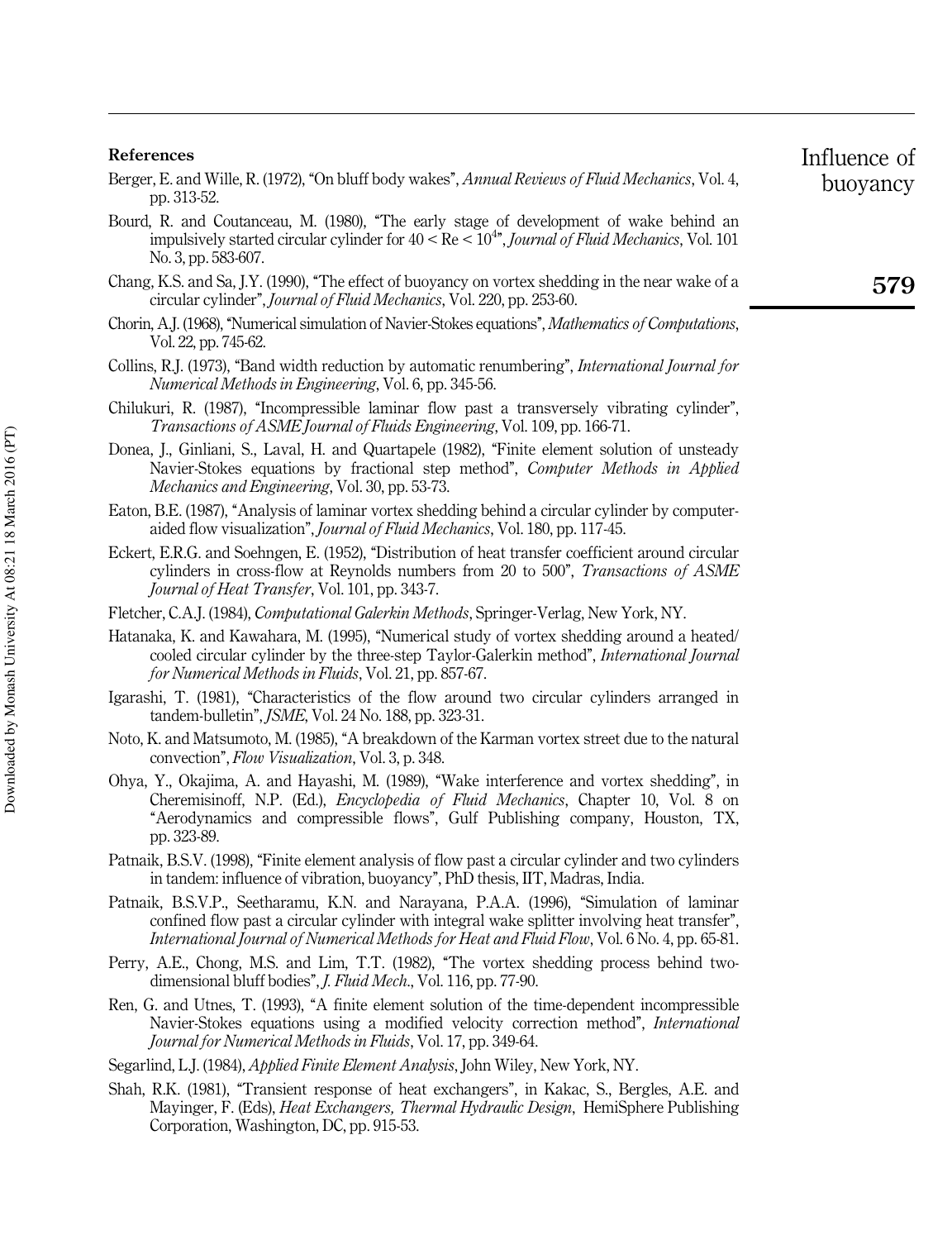| <b>HFF</b><br>10,6 | Slaouti, A. and Gerrard, J.H. (1981), "An experimental investigation of the end effects on the wake<br>of a circular cylinder towed through water at low Reynolds numbers", <i>Journal of Fluid</i><br><i>Mechanics</i> , Vol. 112, pp. 297-314.  |
|--------------------|---------------------------------------------------------------------------------------------------------------------------------------------------------------------------------------------------------------------------------------------------|
|                    | Slaouti, A. and Stansby, P.K. (1992), "Flow around two circular cylinders by the random vortex<br>method", <i>Journal of Fluids and Structures</i> , Vol. 6, pp. 641-70.                                                                          |
| 580                | Stansby, P.K. and Slaouti, A. (1993), "Simulation of vortex shedding including blockage by the<br>random vortex methods", International Journal of Numerical Methods in Fluids, Vol. 17,<br>pp. 1003-13.                                          |
|                    | Visualized Flow (1988), "Fluid motion in basic engineering situations revealed by flow<br>visualization", compiled by Japanese Society of Mechanical Engineers, Pergamon Press,<br>Tokyo.                                                         |
|                    | Williamson, C.H.K. (1996). "Vortex dynamics in the cylinder wake", Annual Reviews of Fluid<br><i>Mechanics</i> , Vol. 28, pp. 477-539.                                                                                                            |
|                    | Zdrakovich, M.M. (1977), "Review of flow interference between two circular cylinders in various<br>arrangements", Transactions of ASME Journal of Fluids Engineering, Vol. 99 No. 4,<br>pp. 618-33.                                               |
|                    | Zienkiewicz, O.C. and Phillips D.V. (1971), "An automatic mesh generation scheme for plane and<br>curved surfaces by isoparametric co-ordinates", <i>International Journal of Numerical</i><br><i>Methods in Engineering, Vol. 3, pp. 519-28.</i> |